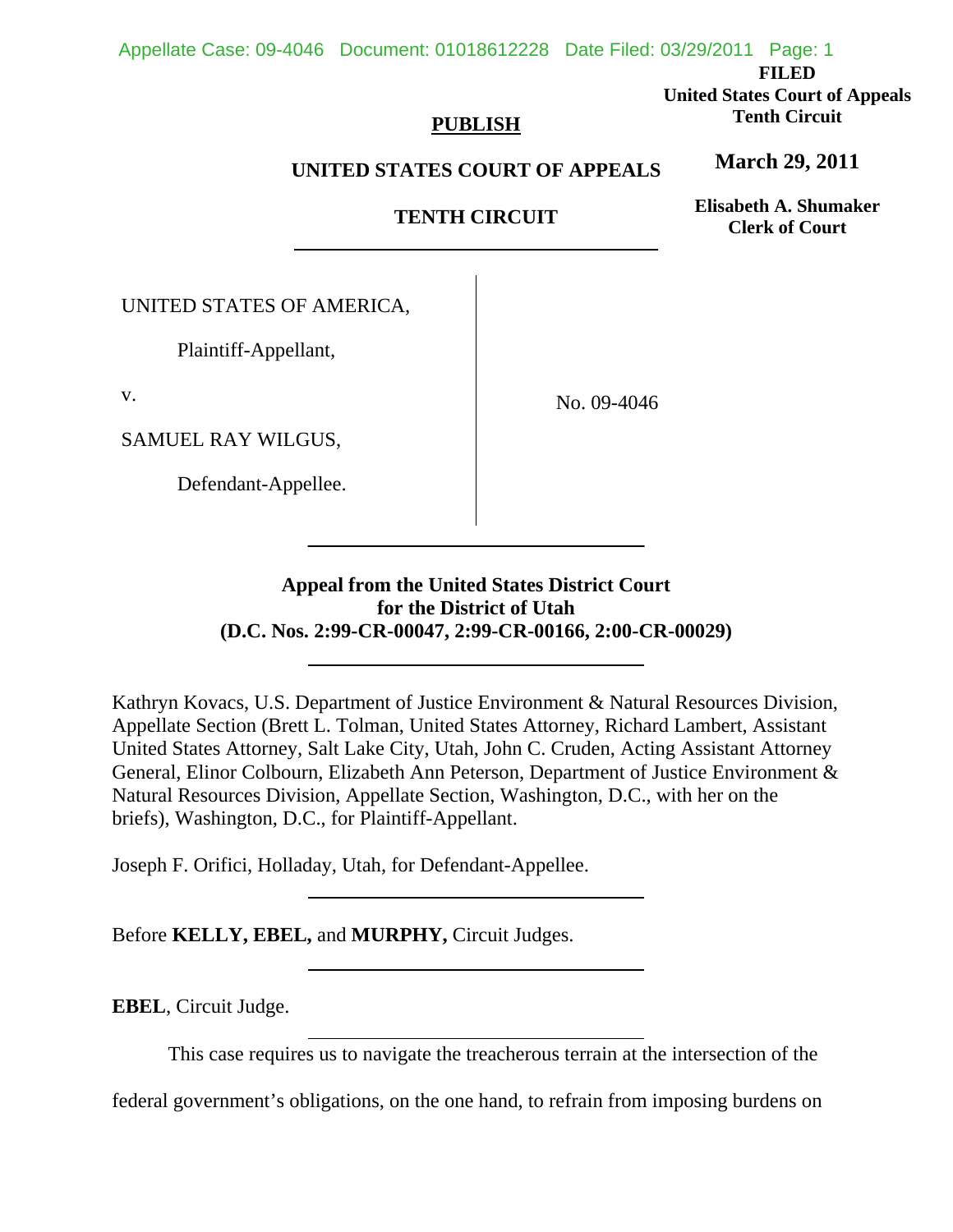the individual's practice of religion, and, on the other, to protect key aspects of our natural heritage and preserve the culture of Native American tribes. Defendant-Appellee Samuel Ray Wilgus was arrested in June of 1998 for possessing 141 feathers of bald and golden eagles. The Bald and Golden Eagle Protection Act ("Eagle Act"), 16 U.S.C. § 668, prohibits possession of the feathers or parts of eagles, but contains an exception to the ban when the feathers are possessed "for the religious purposes of Indian tribes." Id. § 668a. The regulations implementing the exception limit its scope to members of federally-recognized tribes only, who are allowed to apply to the government for permits. 50 C.F.R. § 22.22. Wilgus is a follower of a Native American faith, but is not a member of a federally-recognized tribe, nor is he Indian by birth.

 Faced with prosecution, Wilgus interposed as a defense the Religious Freedom Restoration Act of 1993, 42 U.S.C. § 2000bb-1 ("RFRA"), which prohibits the federal government from substantially burdening the religious freedom of individuals, unless it does so to forward a compelling governmental interest via the least restrictive means. Wilgus argues that the government's choice to limit legal possession of eagle feathers to members of federally-recognized tribes substantially burdens his religious exercise which, he claims, requires him to possess eagle feathers. The district court did not accept this argument, but this Court, sitting en banc, reversed and ordered a hearing on whether the Eagle Act is the least restrictive means of serving the government's interests. United States v. Hardman, 297 F.3d 1116, 1135-36 (10th Cir. 2002) (en banc).

2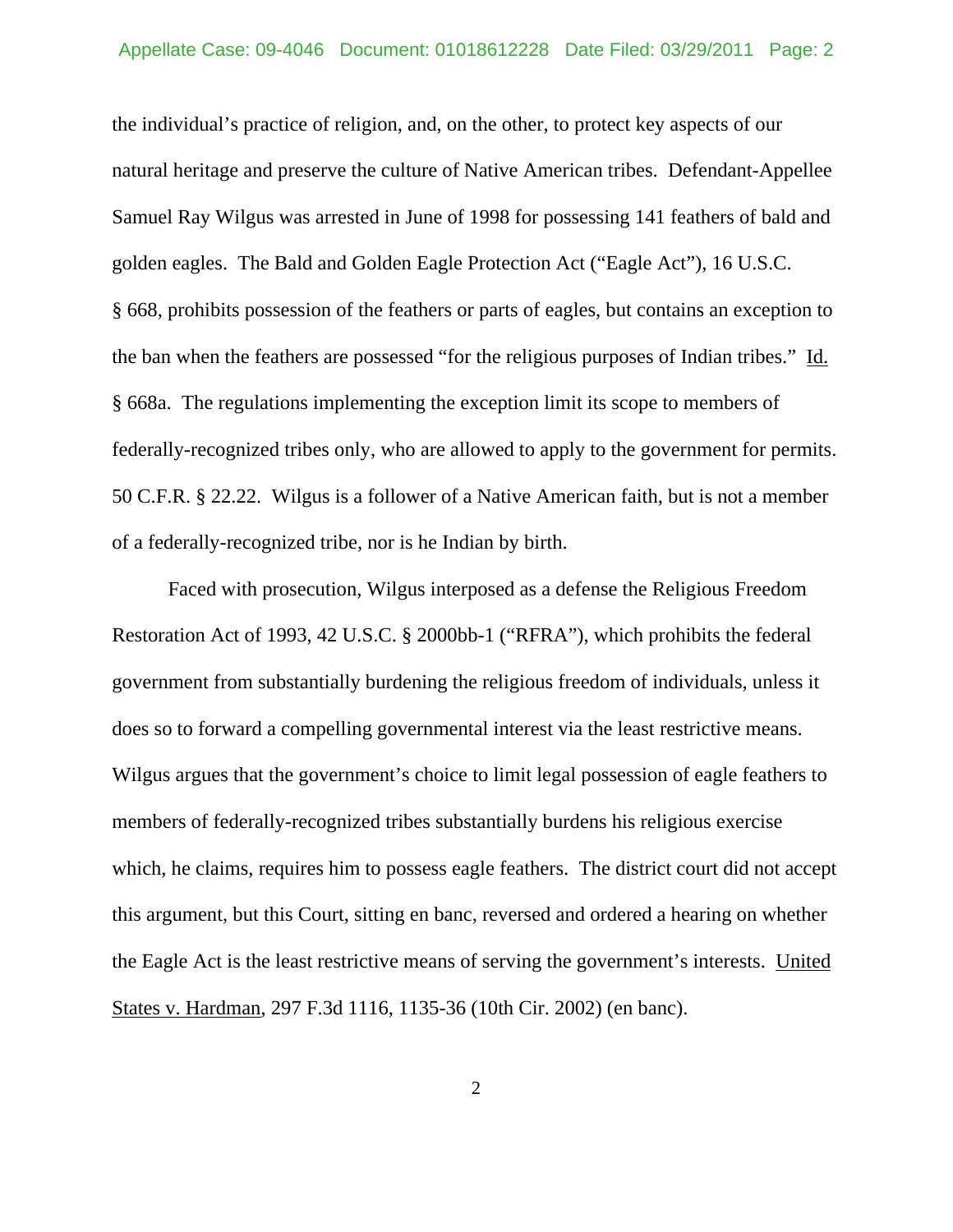On remand, the district court conducted a number of hearings, considering both live testimony and documentary evidence, and held that application of the Eagle Act to Wilgus does indeed violate RFRA. United States v. Wilgus, 606 F. Supp. 2d 1308, 1334- 35 (D. Utah 2009). Exercising jurisdiction under 28 U.S.C. § 1291, we REVERSE.

#### **BACKGROUND**

 Because of the highly statutory nature of the dispute in this case, we find it most efficient first to review the provisions of the two statutes at issue, then to set forth the factual underpinnings of Wilgus' conviction, and finally to review the procedural history of this matter.

#### Statutory Background

The Eagle Act

 The Bald and Golden Eagle Protection Act, in combination with the Migratory Bird Treaty Act and the Endangered Species Act, is one of the cornerstones of our nation's efforts to protect and preserve the bald eagle. The basis of that protection is a

blanket ban on possession of any part of a bald or golden eagle:

Whoever . . . without being permitted to do so as provided in this subchapter, shall knowingly, or with wanton disregard for the consequences of his act take, possess, sell, purchase, barter, offer to sell, purchase or barter, transport, export or import, at any time or in any manner, any bald eagle commonly known as the American eagle, or any golden eagle, alive or dead, or any part, nest, or egg thereof of the foregoing eagles, or whoever violates any permit or regulation issued pursuant to this subchapter, shall be fined not more than \$5,000 or imprisoned not more than one year or both.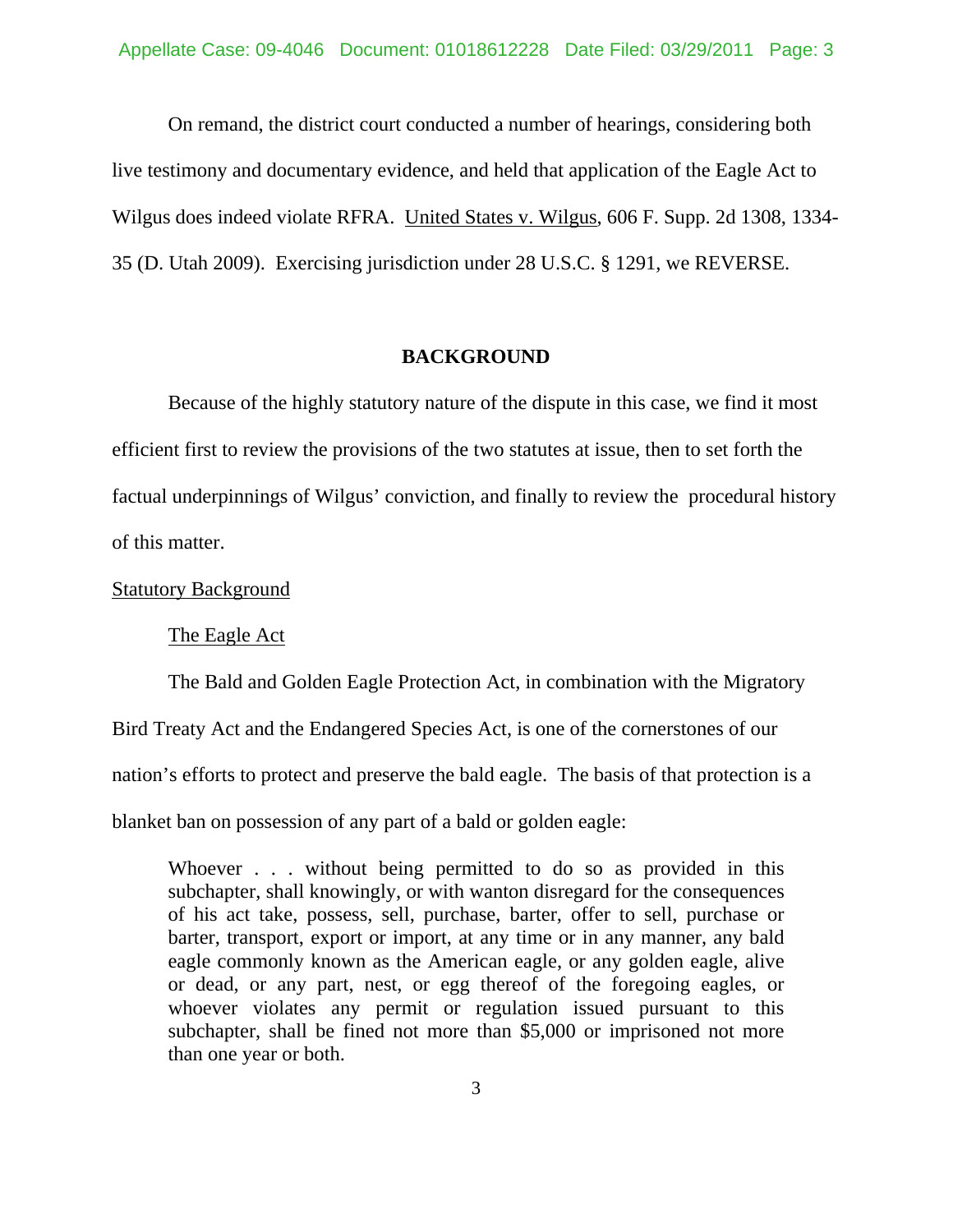16 U.S.C. § 668(a).<sup>1</sup> Originally passed in 1940, <u>see</u> Act of June 8, 1940, ch. 278, 54 Stat. 250-51, the Eagle Act was amended in 1962, adding both protection for golden eagles (the young of which are easily confused with bald eagles) and the exception at issue in this case, for possession for the religious purposes of Indian tribes. See Pub. L. 87-884, 76 Stat. 1246; Hardman, 297 F.3d at 1122. The exception reads:

Whenever, after investigation, the Secretary of the Interior shall determine that it is compatible with the preservation of the bald eagle or the golden eagle to permit the taking, possession, and transportation of specimens thereof for the scientific or exhibition purposes of public museums, scientific societies, and zoological parks, or for the religious purposes of Indian tribes . . . he may authorize the taking of such eagles pursuant to regulations which he is hereby authorized to prescribe.

16 U.S.C. § 668a (emphasis added). Therefore, provided that the Secretary of the Interior is satisfied that to do so "is compatible with the preservation" of bald and golden eagles, he may by regulation allow possession of eagle parts "for the religious purposes of Indian tribes."

 The Secretary, acting through the Fish and Wildlife Service ("FWS") of the Department of the Interior, has exercised this statutory authority and formulated regulations governing eagle permits. See generally 50 C.F.R. Ch. I, pt. 22. These regulations reiterate the broad prohibition on possession without a permit set out in the statute. 50 C.F.R. § 22.11. In implementing the exception to the ban "for the religious

 $\overline{a}$ 

<sup>&</sup>lt;sup>1</sup> The Act does not apply to any eagles or eagle parts "lawfully taken prior to June 8, 1940," the effective date of the Act. 16 U.S.C. § 668(a).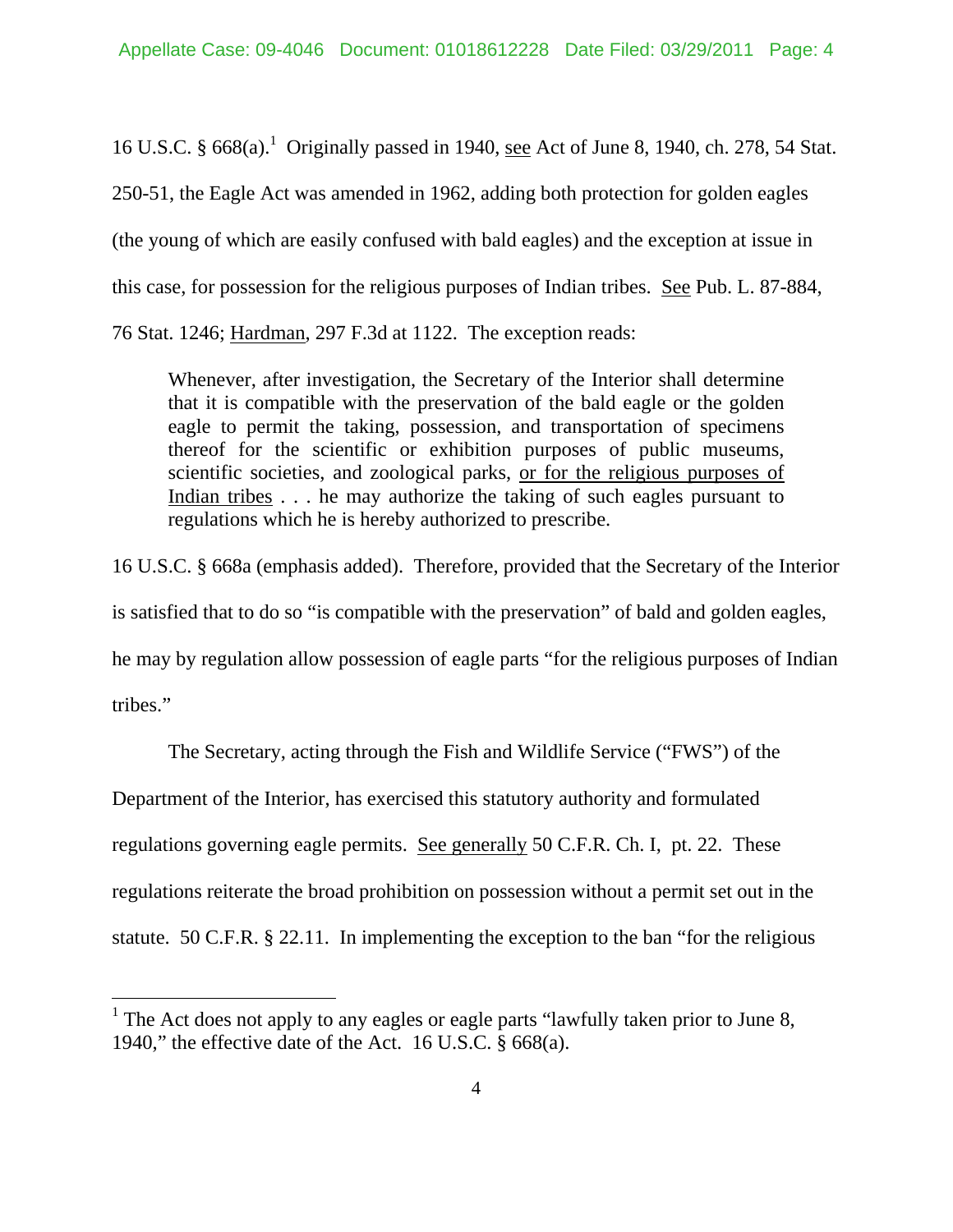purposes of Indian tribes," the regulations make it clear that only members of federallyrecognized tribes may apply for and obtain eagle feather permits: "[w]e will issue a permit only to members of Indian entities recognized and eligible to receive services from the United States Bureau of Indian Affairs listed under 25 U.S.C. § 479a-1 engaged in religious activities who satisfy all the issuance criteria of this section." 50 C.F.R. § 22.22. The Secretary will only grant the permit, however, if "we determine that the taking, possession, or transportation is compatible with the preservation of the bald and golden eagle." Id. § 22.22(c). Finally, the permits and lawfully-possessed eagle parts "are not transferrable, except such birds or their parts may be handed down from generation to generation or from one Indian to another in accordance with tribal or religious customs." Id.  $\S$  22.22(b)(1).

 Eagle carcasses that are recovered by FWS agents or the public at large are sent to the National Eagle Repository, which is housed on the grounds of the Rocky Mountain Arsenal National Wildlife Refuge in Commerce City, Colorado. United States v. Friday, 525 F.3d 938, 944 (10th Cir. 2008). The Repository receives the eagle carcasses and the requests for feathers and parts pursuant to permits, then prepares the former in order to fulfill the latter. Native American religious practitioners wishing to obtain eagle parts from the Repository are required to file a request for a permit with the Wildlife Permit Office in their state of residence. Applicants are asked to fill out a form on which they must certify that they are enrolled in a federally-recognized tribe. The FWS forwards those permit requests to the Repository, which then attempts to match the requests with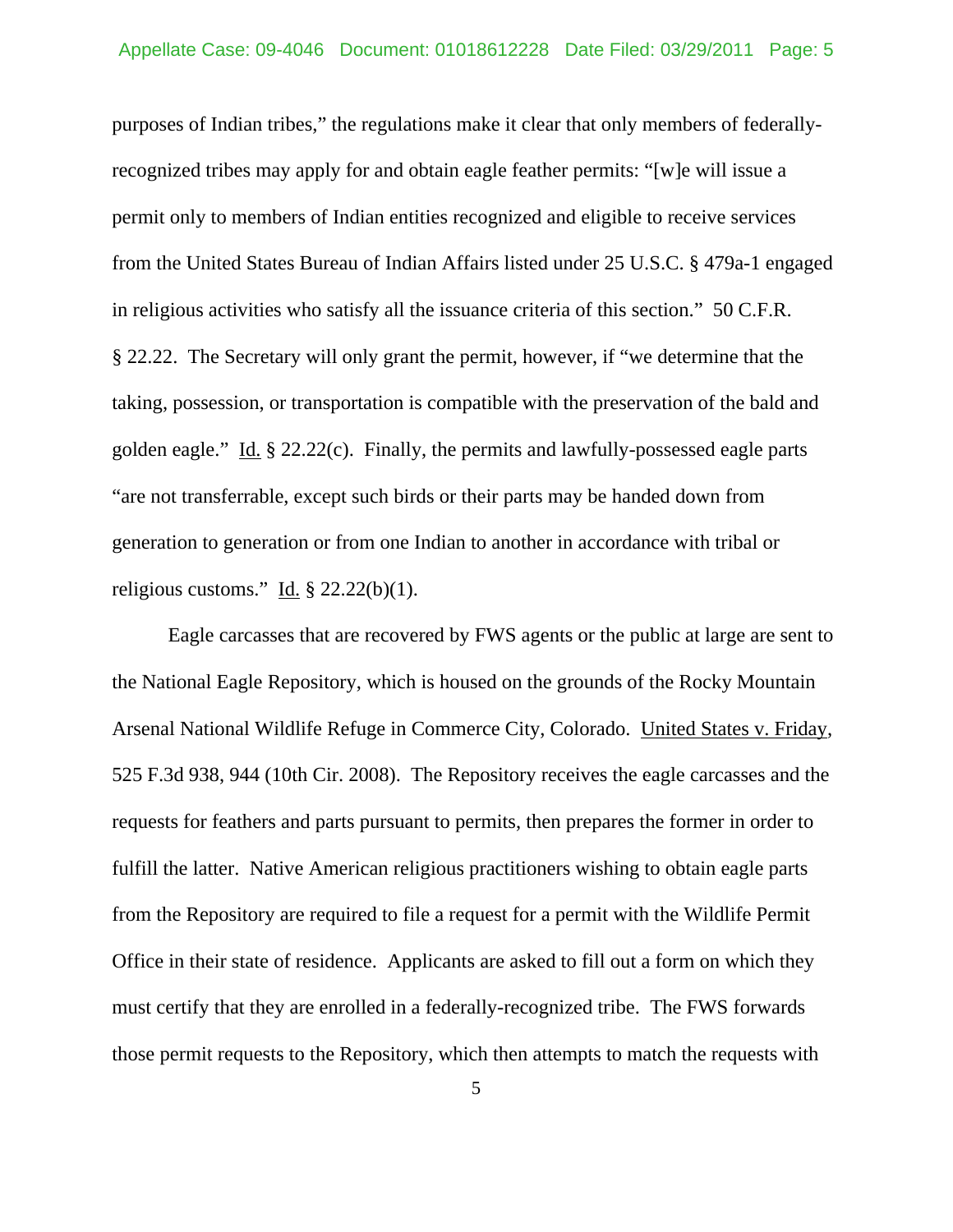the available supply of eagle parts. As noted below, however, the Repository receives significantly more requests than it has available eagle carcasses, and so applicants for eagle feathers and parts typically must wait a long period of time before those requests are fulfilled.

#### The Religious Freedom Restoration Act of 1993

 In response to the government's indictment, Wilgus interposed the Religious Freedom Restoration Act of 1993. The genesis of RFRA lies in a protracted exchange between the Supreme Court and Congress over the proper standard to apply when reviewing laws that burden religion. In Employment Division v. Smith, 494 U.S. 872, 879 (1990), the Supreme Court held that neutral laws of general applicability that nonetheless burden the exercise of religion would be subject only to rational-basis scrutiny under the First Amendment, rather than the heightened scrutiny it had applied in previous cases. In response, Congress passed RFRA, which purported "to restore the compelling interest test as set forth in Sherbert v. Verner, 374 U.S. 398 (1963) and Wisconsin v. Yoder, 406 U.S. 205 (1972) and to guarantee its application in all cases where free exercise of religion is substantially burdened."  $42 \text{ U.S.C.}$  §  $2000 \text{bb(b)}(1)$ . In City of Boerne v. Flores, 521 U.S. 507, 536 (1997), the Supreme Court held that RFRA could not be constitutionally applied to the states as an exercise of Congress' power to enforce the Fourteenth Amendment. RFRA can, however, be constitutionally applied to the federal government, as an exercise of Congress' Article I, Section 8 powers under the Necessary and Proper Clause. See Kikumura v. Hurley, 242 F.3d 950, 959 (10th Cir.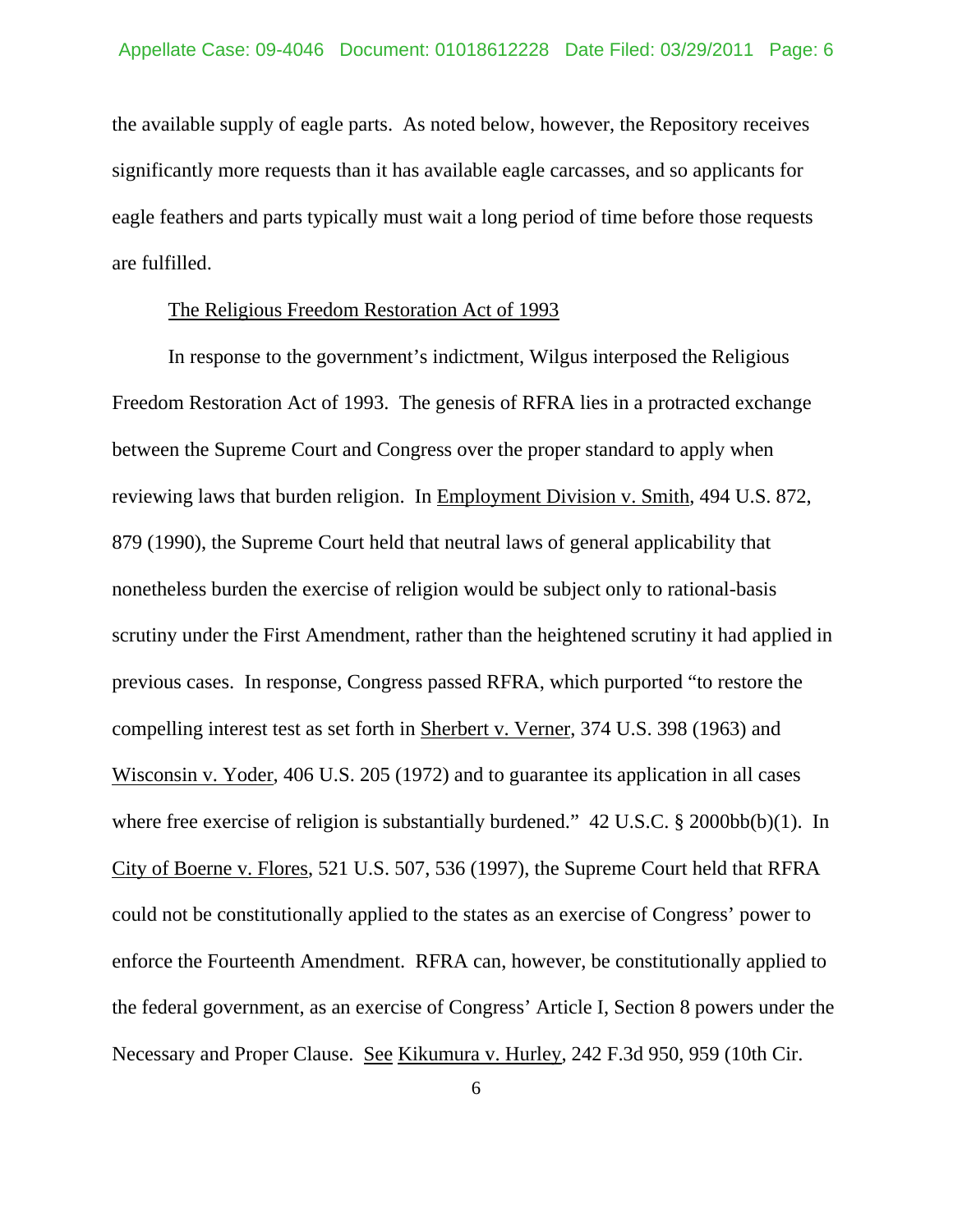2001). Therefore, RFRA provides a statutory claim to individuals whose religious

exercise is burdened by the federal government.

RFRA provides that:

(a) In general

Government shall not substantially burden a person's exercise of religion even if the burden results from a rule of general applicability, except as provided in subsection (b) of this section.

(b) Exception

Government may substantially burden a person's exercise of religion only if it demonstrates that application of the burden to the person—

(1) is in furtherance of a compelling governmental interest; and (2) is the least restrictive means of furthering that compelling governmental interest.

42 U.S.C. § 2000bb-1 (emphasis added). Thus, in order to make out a defense against a criminal prosecution under RFRA, the defendant must prove that his religious exercise is substantially burdened by the regulation at issue. If he does so, the government may save the provision by establishing that it is the least restrictive means of forwarding a compelling governmental interest. See Friday, 525 F.3d at 946 (upholding Eagle Act restrictions on taking eagles against RFRA challenge).

### Samuel Ray Wilgus and the Original Offense

 Although not born Native American and having been raised a Baptist, Samuel Ray Wilgus turned to Native American religion after his first marriage ended in the mid-1980s. Wilgus, 606 F. Supp. 2d at 1311. He moved to Utah, where he lived with enrolled members of the Southern Paiute Nation; Wilgus eventually became a "blood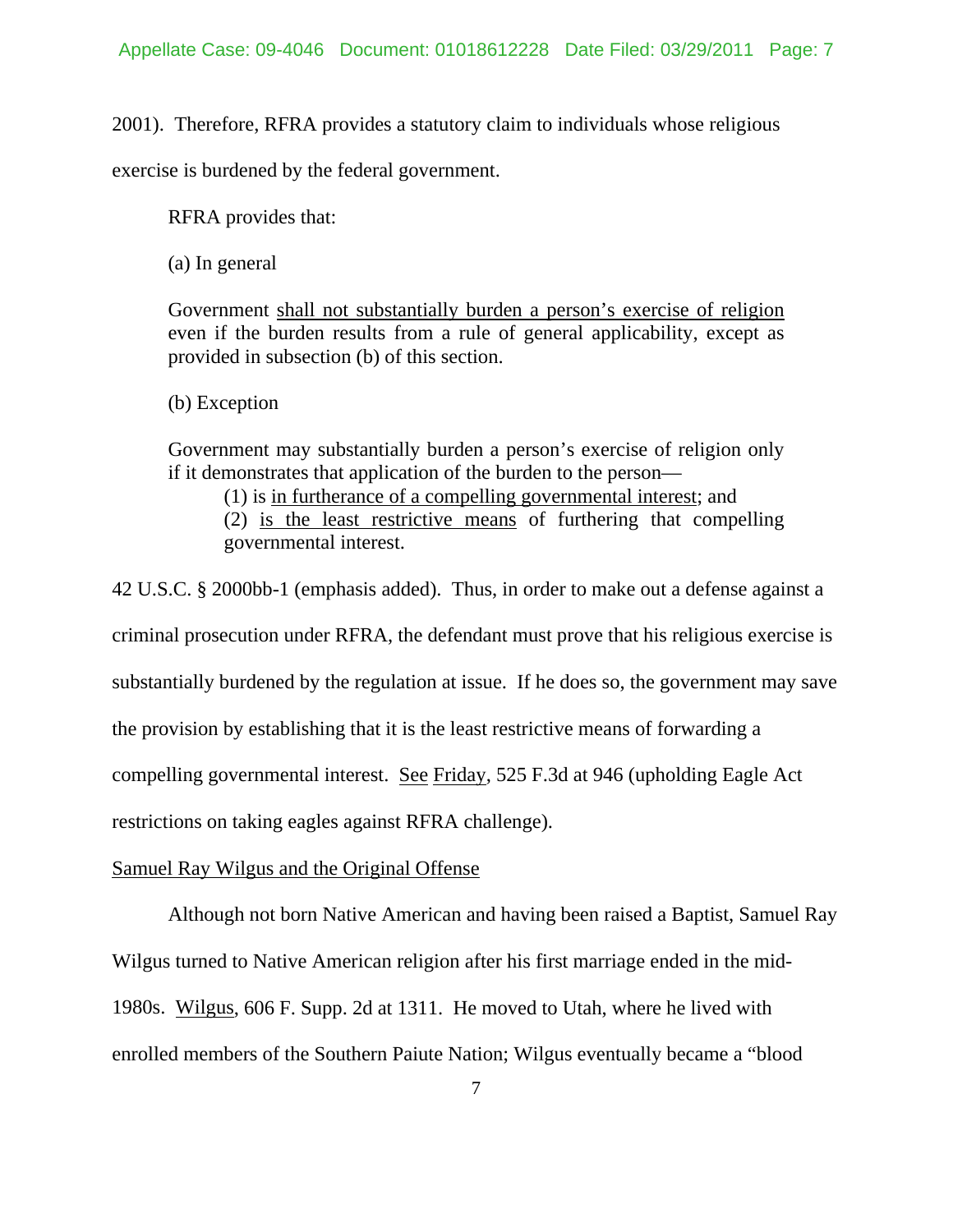brother" to Wilford Jake, a Paiute. Id. Over the course of his religious training and service, Wilgus was given a number of eagle feathers by Native Americans—both members of the Southern Paiute Nation and other tribes—as gifts. Id. at 1312. Though he received some of the feathers purely as gifts, there is no dispute that at the very least the first feather he received was for religious purposes. Id. at 1312 n.7.

 On June 5, 1998, a speeding truck in which Wilgus was a passenger was pulled over by the Utah Highway Patrol. Id. at 1312. The officer observed what appeared to be drug paraphernalia, but upon searching the back of the truck found 137 eagle feathers that belonged to Wilgus. Id. Upon searching Wilgus' home, his (second) wife produced four more feathers; when Wilgus could not produce a permit for their possession, all of the feathers were confiscated. Id. Wilgus insisted that he was an adopted member of the Paiute tribe, and thus was entitled to possess the feathers, but the Chairperson of the Tribe pointed out to the authorities that Paiute law "does not permit the adoption of non-Native American persons."<sup>2</sup> Id.

 For violation of the Eagle Act, Wilgus pleaded guilty to two misdemeanor counts carrying twelve months' probation and a special assessment of \$50. Id. Wilgus' plea

 $\overline{a}$ 

 $2<sup>2</sup>$  At various points during this long litigation, including at the most recent round of oral argument, Wilgus has claimed that he was adopted by the Paiute tribe. Wilgus has previously conceded before this court, however, that "Paiute tribal law does not recognize adopted non-Indians as members of the tribe." Hardman, 297 F.3d at 1119 n.3.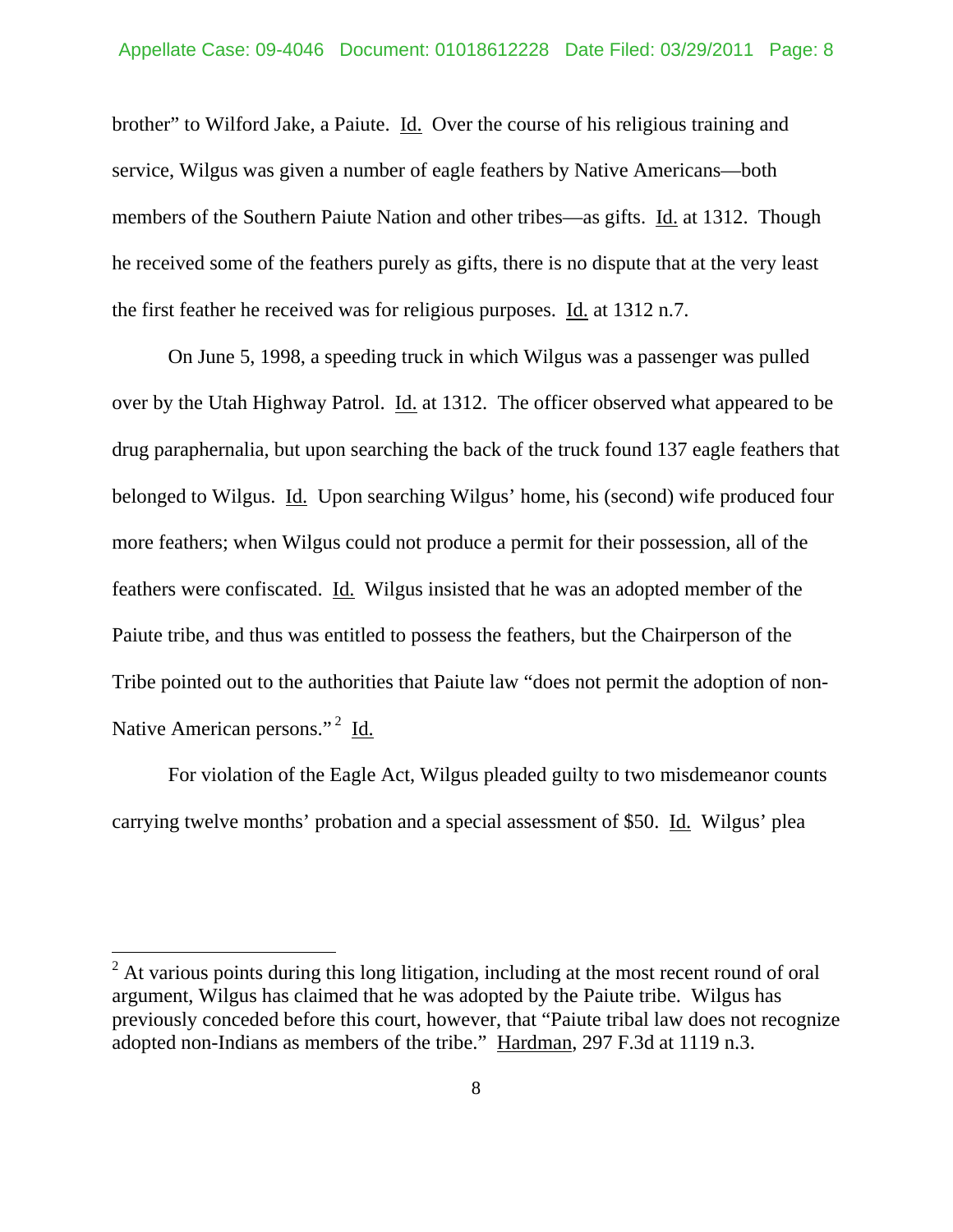was conditioned upon his appeal of what he saw as a violation of his religious rights.<sup>3</sup> Id. at 1312-13.

### First Appeal and This Court's En Banc Decision in United States v. Hardman

 While Wilgus pursued his appeal, two other cases presenting similar issues were before different panels of this court, and when the three panels reached outcomes inconsistent with one another, the court granted rehearing en banc for all three cases. See United States v. Hardman, 260 F.3d 1199 (10th Cir. 2001) (en banc) (vacating panel opinions and setting forth issues to be argued on rehearing en banc). In ruling on the three cases, the Hardman court conclusively resolved the majority of the issues underlying Wilgus' RFRA claim, but left a few issues open for determination on remand. First, the court noted that there was no dispute "that claimants' beliefs are sincerely held or that the regulations represent a substantial burden upon claimants' religious beliefs." Hardman, 297 F.3d at 1126. Thus, the Eagle Act regulations could only be enforceable in the face of RFRA if they advanced a compelling governmental interest via the least restrictive means. 42 U.S.C. § 2000bb-1(b).

 The Hardman court had no difficulty determining that the Eagle Act and its implementing regulations potentially advanced two compelling governmental interests:

 $\overline{a}$ 

<sup>&</sup>lt;sup>3</sup> While Wilgus argued both RFRA and the Free Exercise Clause of the First Amendment to the district court, see Hardman, 297 F.3d at 1124, on appeal he argued only a Free Exercise Clause claim. The initial panel opinion thus held RFRA inapplicable to Wilgus' claims. The en banc court in Hardman, however, concluded that it would apply RFRA to Wilgus' claim regardless. 297 F.3d at 1124. The question of the applicability of RFRA to this appeal, thus, is conclusively settled.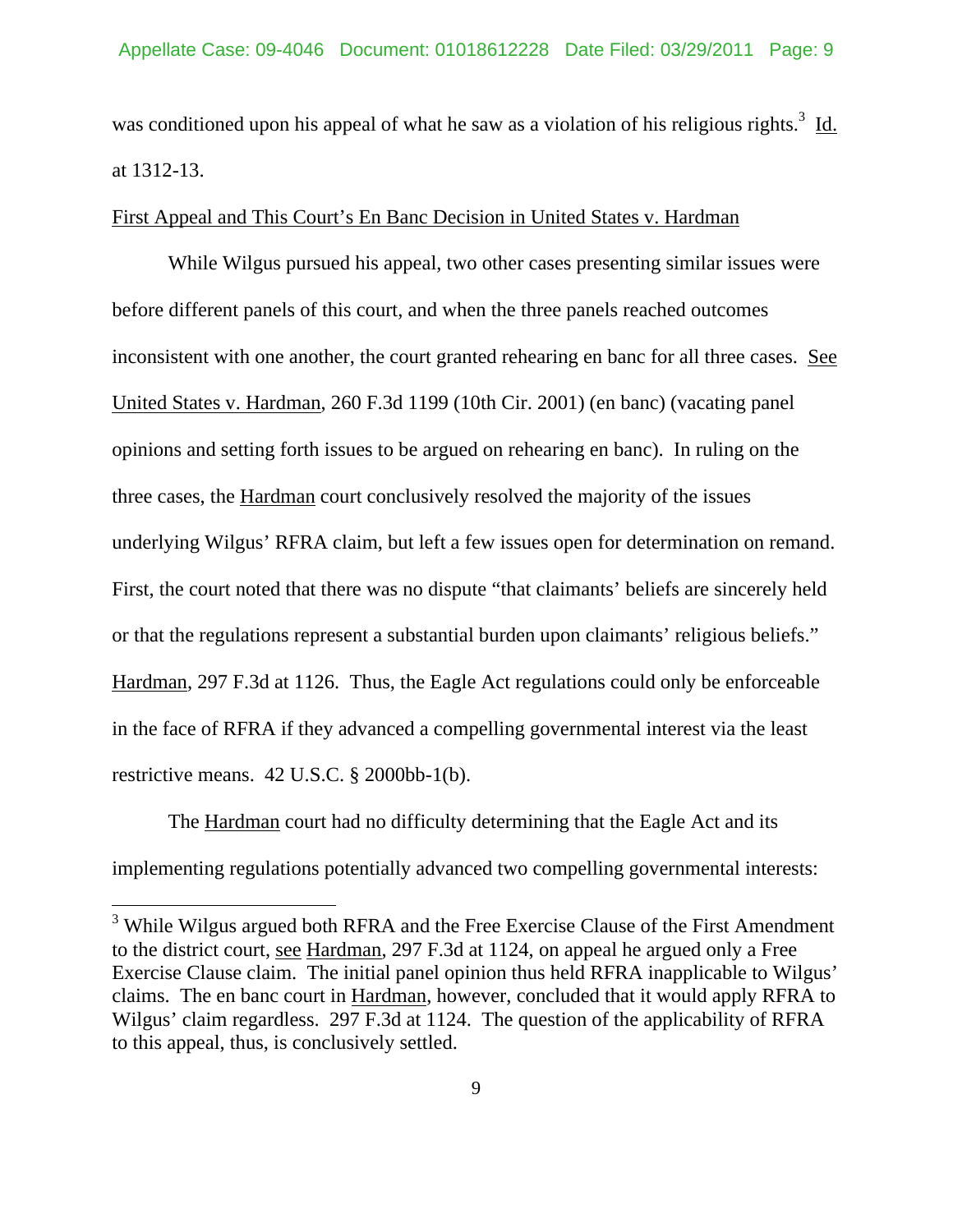protecting bald and golden eagles, and preserving Native American culture and religion. 297 F.3d at 1127-28. With regard to the first interest, the court noted that it was supported not merely due to the scarcity of the birds, but rather due to the bald eagle's unique status as one of the enduring symbols of our nation: "[t]he bald eagle would remain our national symbol whether there were 100 eagles or 100,000 eagles. The government's interest in preserving the species remains compelling in either situation." Id. at 1128. This interest applies equally to golden eagles because immature bald and golden eagles are virtually indistinguishable from one another. Id. at 1127 n.18. As to the second interest, while the court recognized that the government has a compelling interest—arising both from the text of the Constitution and the historical obligations of the government toward the peoples native to this continent—in protecting and preserving Native American culture, it left the precise contours of that interest in this situation undefined. Id. at 1128.

 In the cases of defendants Wilgus and Hardman, the en banc court found the factual record insufficient to determine whether the Eagle Act and its regulations are the least restrictive means of forwarding either of the government's two compelling interests. The court remanded those two cases to the district court to allow the government to develop a record on the issue of least restrictive means. Id. at 1131. In the case of the third defendant, Jesus Saenz, however, the Hardman court determined that the record did not support a finding of least restrictive means. Id. at 1132.

#### The Facts Presented on Remand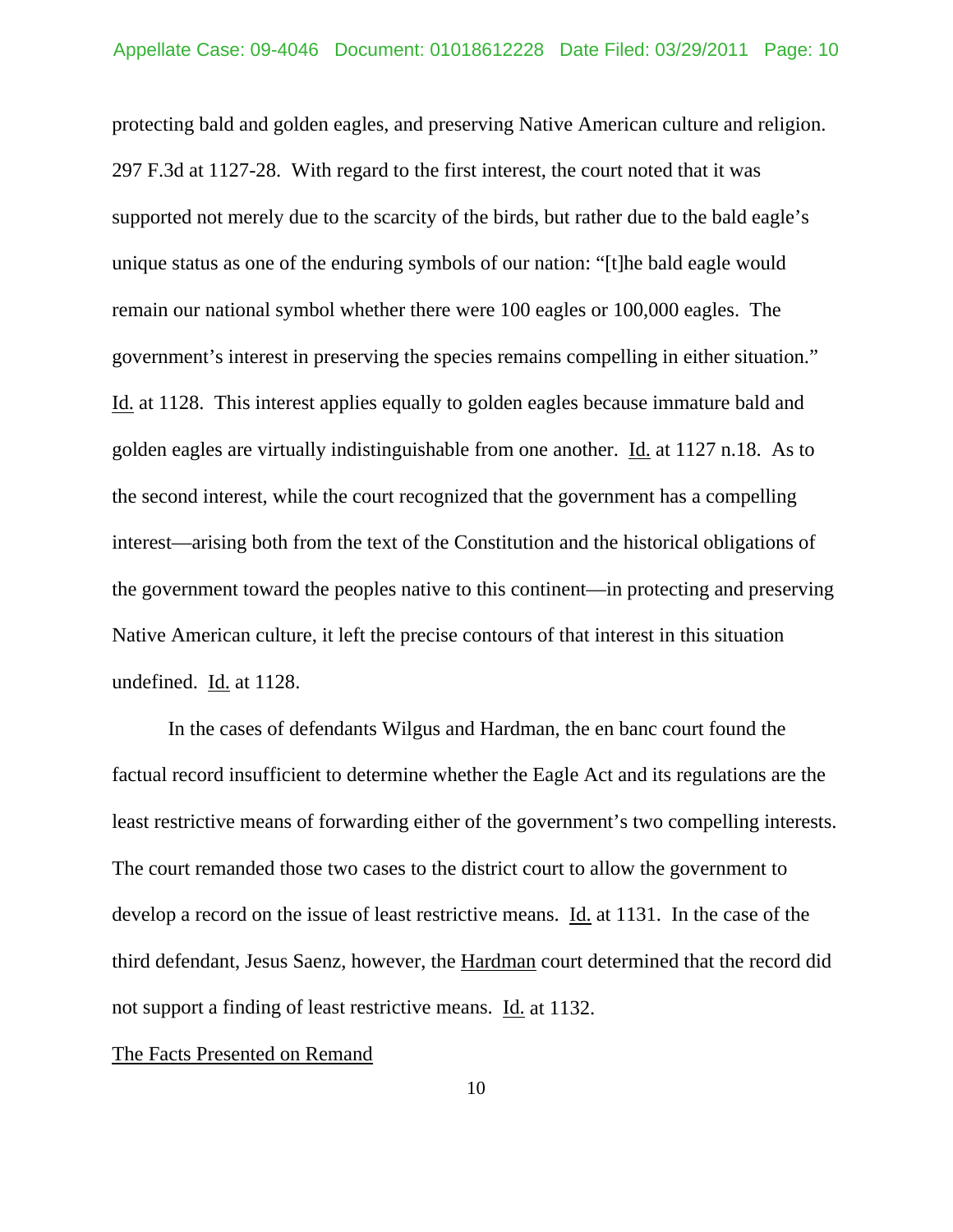On remand, the district court held that the United States, in Wilgus' case,<sup>4</sup> failed to carry its burden of demonstrating that the Eagle Act was the least restrictive means of advancing the government's compelling interests. Wilgus, 606 F. Supp. 2d at 1335. In reaching this conclusion, the district court considered evidence in the following areas:

#### Promoting Native American Culture

 The district court first attempted to answer whether allowing permits only to members of federally recognized tribes forwards the government's interest in promoting Native American religion and culture. The court found that it simply could not answer that question either way: "Native American religions are neither hierarchical nor homogenous, and there is considerable disagreement among tribes holding eagle feathers sacred regarding the appropriate role—if any—of persons who are not tribal members in tribal worship." Id. at 1315. While some tribes welcome non-Native American adherents in their worship, others regard members of other races "playing Indian" as a threat to Native American culture. See id. at 1315-18. With respect to the interest in promoting Native American culture, the court noted that "[w]hatever policy it chooses, the government will have furthered its compelling interest with regard to some tribes and frustrated it with regard to others." Id. at 1318.

### Evidence of the Numbers of Non-Native American Adherents

 $\overline{a}$ 

To attempt to establish the number of non-Native American adherents of Native

<sup>&</sup>lt;sup>4</sup> The district court held against the United States in the cases of both defendants Wilgus and Hardman, but the government has appealed only Wilgus' acquittal.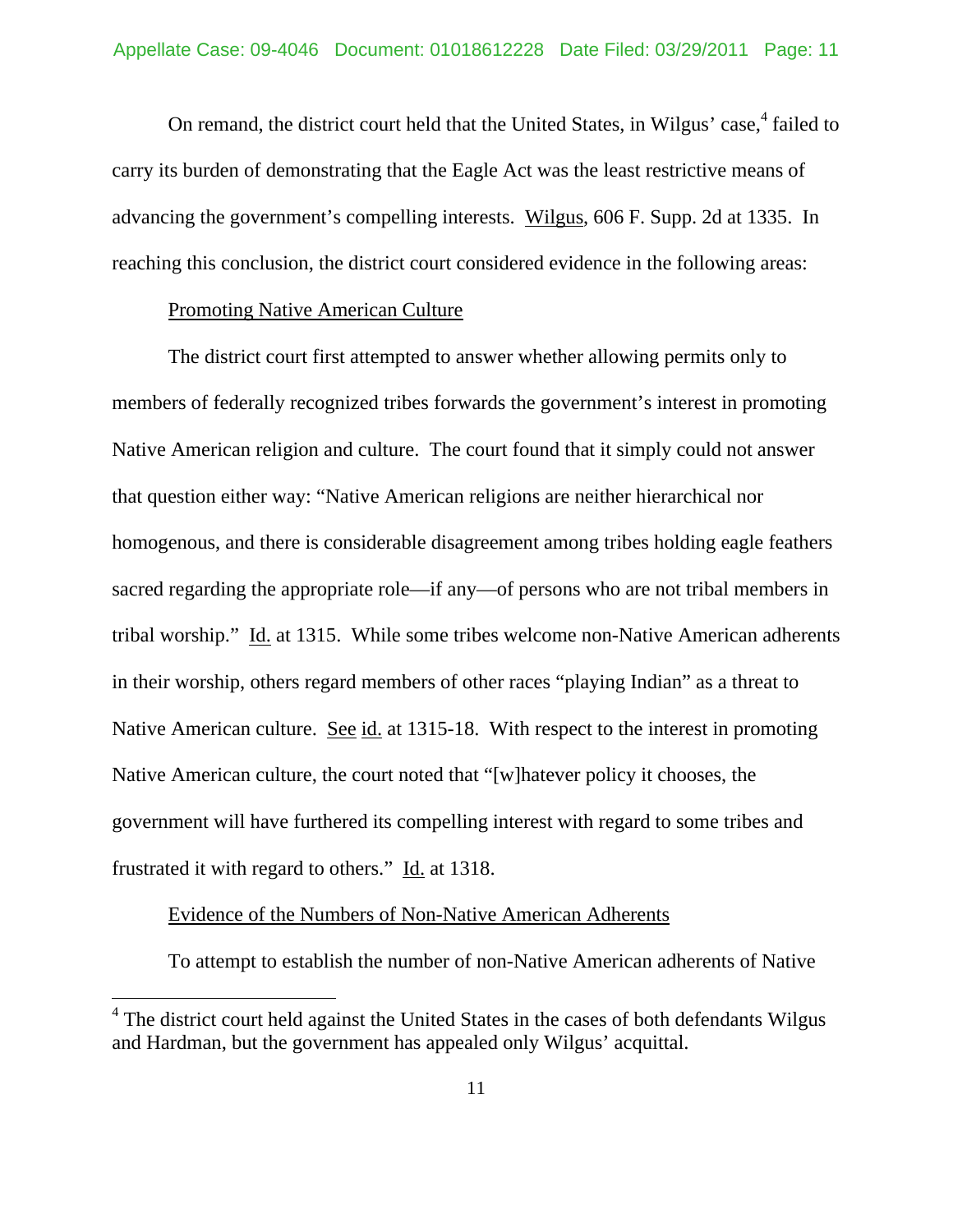American religions, the government relied on combined data from the Census and from the General Social Survey (G.S.S.). The government's expert sociologist calculated that approximately 33% of those claiming to adhere to Native American religion on the G.S.S. were, in fact, not of Native American descent. Wilgus, 606 F. Supp. 2d at 1319. Based on the statistics, the sociologist further predicted that there were 30,590 Native Americans practicing Native American religions who could apply to the Repository for eagle feathers and parts. Id. at 1320. This number is far greater than the capacity of the Repository, but it is also far greater than the actual number of annual applications for eagle permits. The district court eventually discounted both the figures and the government's expert testimony on this issue. Id. at 1328-30. The United States did not appeal the district court's decision to discount the expert testimony.

#### Evidence of Adherents of Afro-Caribbean Religions and Eagle Parts

 The government also put forward data on the numbers of practitioners of Afro-Caribbean religions, such as Santeria, in which eagle feathers are also sacred. According to the government's expert, there may be as many as one million practitioners of Santeria who might apply for eagle feather permits, if the permitting process were opened up to non-Native Americans. The government also put forward evidence that modern "eclectic" approaches to religion have led many adherents to adopt aspects of Native American religion into a broader patois of spiritual beliefs, often identified as "New Age." (Apl't App at 96-97.)

#### Statistical Data on Eagle Populations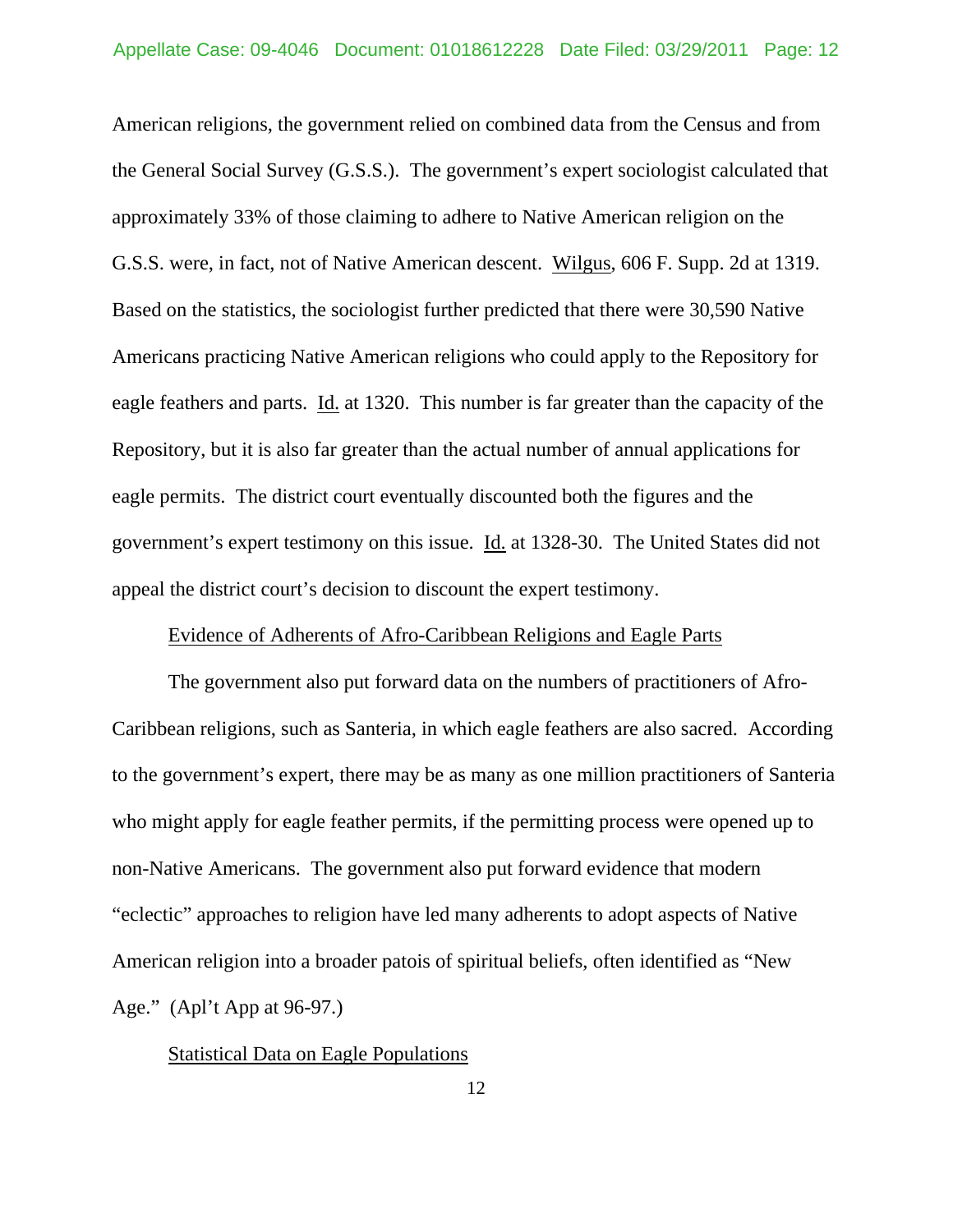Eagles are particularly vulnerable to hunting, and small changes in the number of breeding adults can have drastic impacts on the overall health of the species. Bald eagles breed only after they reach the age of six years; they produce on average only two eggs per year, of which only one will fledge. Wilgus, 606 F. Supp. 2d at 1321. Of the birds that do fledge, only 50% will survive to maturity. Id. Because both the male and female parents of eagle chicks participate in raising young, losing one member of the pair makes it significantly less likely that chicks will survive. Id. Therefore, the loss of adult eagles has a proportionally greater impact on the species as a whole than in other birds. Id. "The loss of an adult breeding pair may be equivalent to the loss of 10-15 fledgling eagles due to the long-term loss of reproductive capability. On an annual basis, that would be . . . all the reproduction of bald eagles for the State of Kansas for a year." Id. at 1322 (quotation omitted). Nevertheless, efforts at conservation have increased the number of eagles surviving in the wild. In 2007, the Department of the Interior officially removed the bald eagle from the list of threatened species protected under the Endangered Species Act, 16 U.S.C. §§ 1531-1544.

### Supply and Demand of Eagle Feathers and Parts

 In 2004, the Repository received 1,822 requests for eagles and eagle parts. Wilgus, 606 F. Supp. 2d at 1321. During that same year it received 1,647 eagles. Id. There is greater demand for golden eagles, but more of the eagles received by the Repository are bald eagles. Id. The waiting period for a whole bald eagle is two-andone-half years; for an adult golden eagle the wait is three-and-one-half to four years; for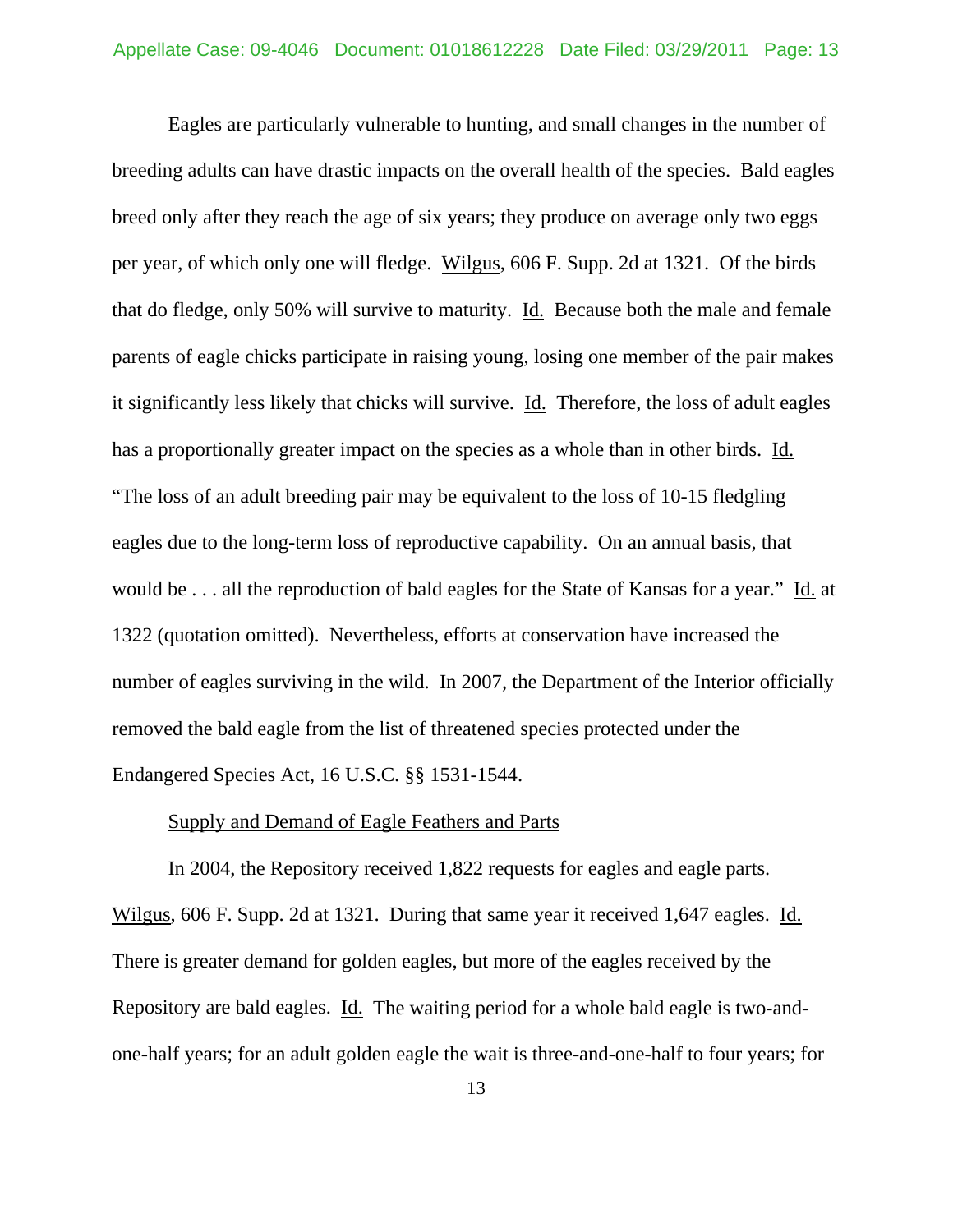an immature golden eagle the wait is up to four-and-one-half-years. Id. According to a brochure about the Repository produced by FWS, 95% of all requests are for whole golden eagles, and "[c]urrently there are over 4000 people on the waiting list for approximately 900 eagles the Repository receives each year." (Apl't App. at 132.) As the district court found, "it is clear the Repository system is already vulnerable to any significant increase in demand." Wilgus, 606 F. Supp. 2d at 1321. While the number of eagles received by the Repository has risen on a year-to-year basis, it is unlikely that this will continue. Efforts at eliminating the most obvious causes of eagle deaths (such as power lines) have led to a reduction in the number of eagle deaths most likely to lead to a carcass being sent to the Repository. Id. at 1322-23. "[T]here is no significant untapped source of birds not already being sent to the Repository." Id. at 1323 (quotation omitted).

 Further complicating the supply-and-demand issue is the black market for eagle feathers and parts. Several FWS agents testified to the existence of a thriving black market in eagle feathers, driven in part by the "pow-wow circuit," in which Native Americans compete in traditional performances. (See, e.g., Apl't App at 86-87.) Participants compete for cash prizes, and the more decorated with eagle feathers a competitor's costume, the more likely he is to win. Other sources of demand in the black market include Native Americans who need the feathers for religious purposes but who are stymied by the delays in the permitting system, and non-Native American collectors of Native American art and artifacts. No government witness, however, provided hard data on the volume of traffic in black-market eagle parts.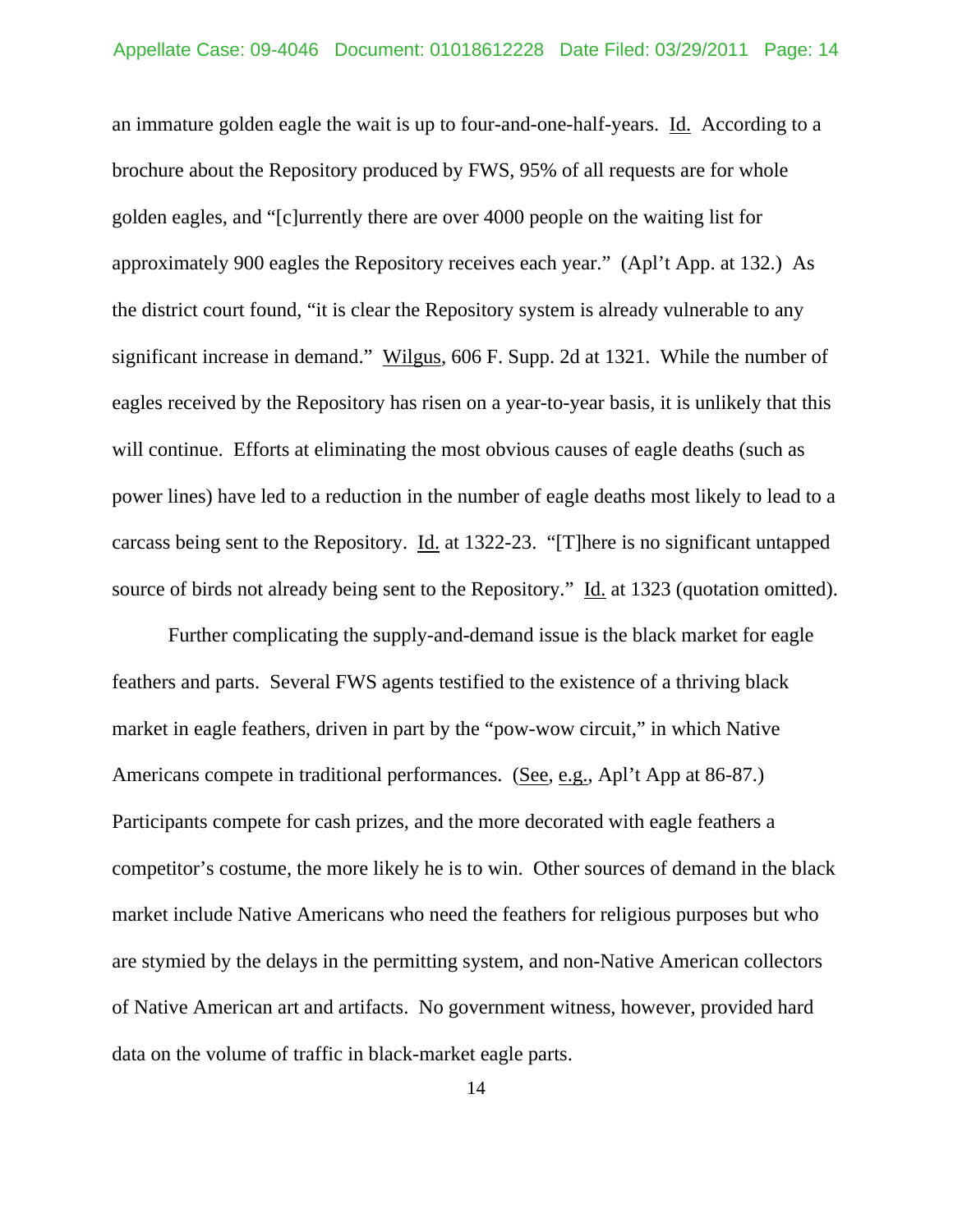FWS agents also testified that a blanket ban on possession—with an exception only for members of recognized tribes for religious purposes—is the only effective way to enforce the statute. "At present," the district court noted, "[FWS] agents can be fairly certain that a person who is not Native American who possesses eagle feathers does so illegally." Wilgus, 606 F. Supp. 2d at 1324-25. FWS agents predict that without a clear method for determining who is not eligible, efforts to enforce the ban will be mired, particularly given the lack of resources available for FWS enforcement. Id. at 1325. And the eagle feathers distributed by the Repository cannot be marked as legitimate; to do so would destroy the religious value to many Native Americans. Id. at 1324. There is, therefore, no way for FWS to tie particular feathers to particular permits or permit holders.

#### The District Court's Conclusion

 After reviewing the evidence, the district court held that the United States had not established that the limitation on permit applications to members of federally-recognized tribes was the least restrictive means of implementing the Eagle Act.

 First, while it acknowledged the Hardman court's conclusion that the number of living eagles does not affect the compelling nature of the government's interest in protecting them, the district court concluded that the delisting of the bald eagle "ma[de] it more difficult to show that measures impinging on religious practices which are justified—at least in part—as essential to the protection of eagles are the least restrictive means of . . . protecting eagles." Wilgus, 606 F. Supp. 2d at 1327. Though the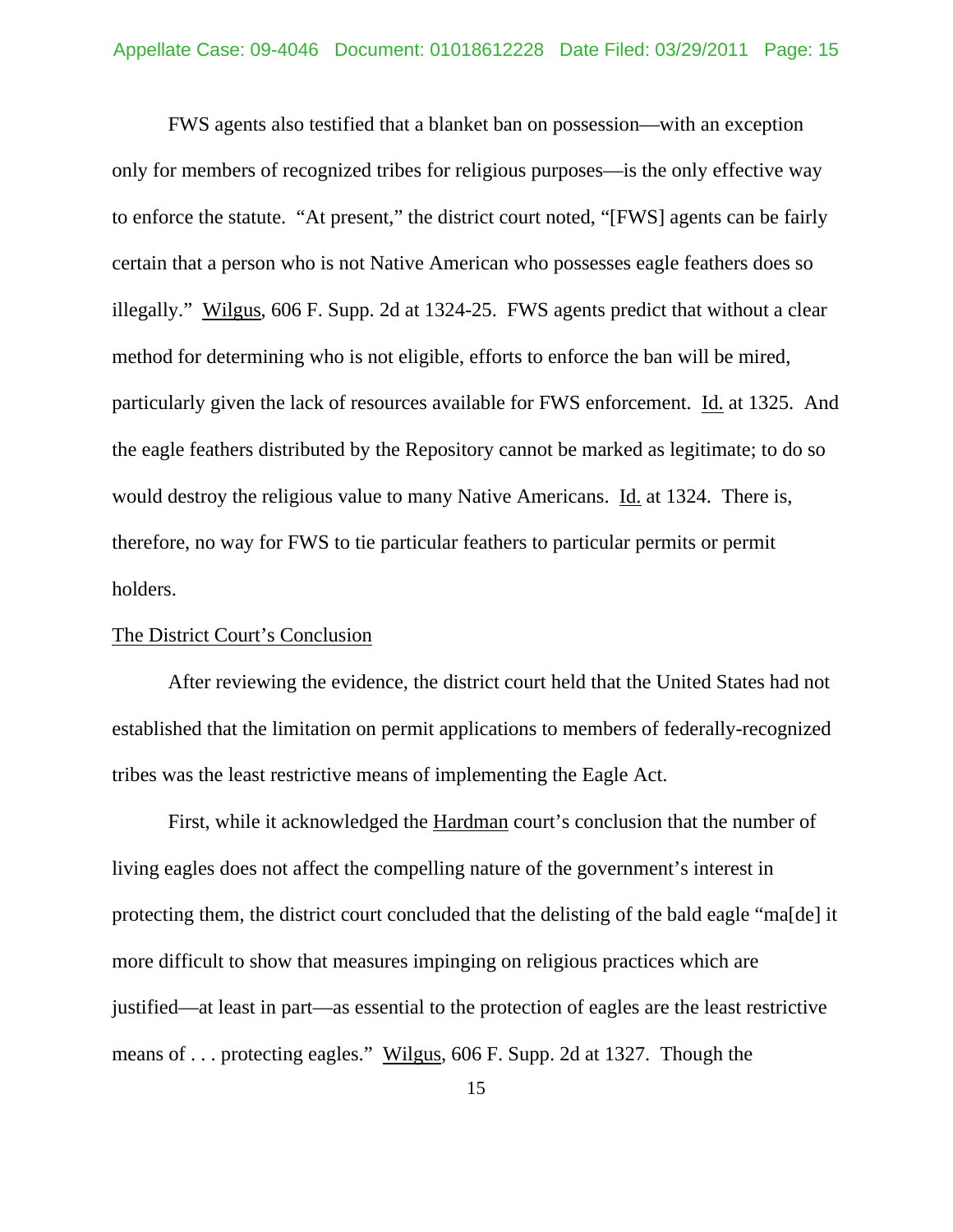government argued that opening the permitting process to non-Native Americans would create overwhelming demand that would threaten eagle populations, the district court rejected that argument as speculative and based on questionable expert witness testimony. Id. at 1328. The district court also rejected the evidence of the numbers of practitioners of Afro-Caribbean religions, as those individuals would not be "identically situated" to Wilgus, as required by the Hardman en banc opinion. Wilgus, 606 F. Supp. 2d at 1330- 31.

 The district court then considered the potentially less restrictive alternative offered by Wilgus. It rejected the alternative of allowing Native Americans to give their eagle feathers to whomever they want as essentially unenforceable. Id. at 1332. A second alternative—simply allowing non-Native Americans who practice Native American religion to apply to the Repository for permits—was, in the district court's view, less restrictive while still serving the government's interests. Id. at 1333. The court felt that requiring FWS enforcement officers to ask for a permit whether the potential violator was Native American or not would be a de minimis burden, and it dismissed the government's concerns regarding a black market as speculative. Id. Finally, it acknowledged that its holding would be, in essence, an "experiment" that did entail potentially unforeseen risks. Id. at 1334. The court concluded, however, that RFRA dictated the result. Id.

#### **DISCUSSION**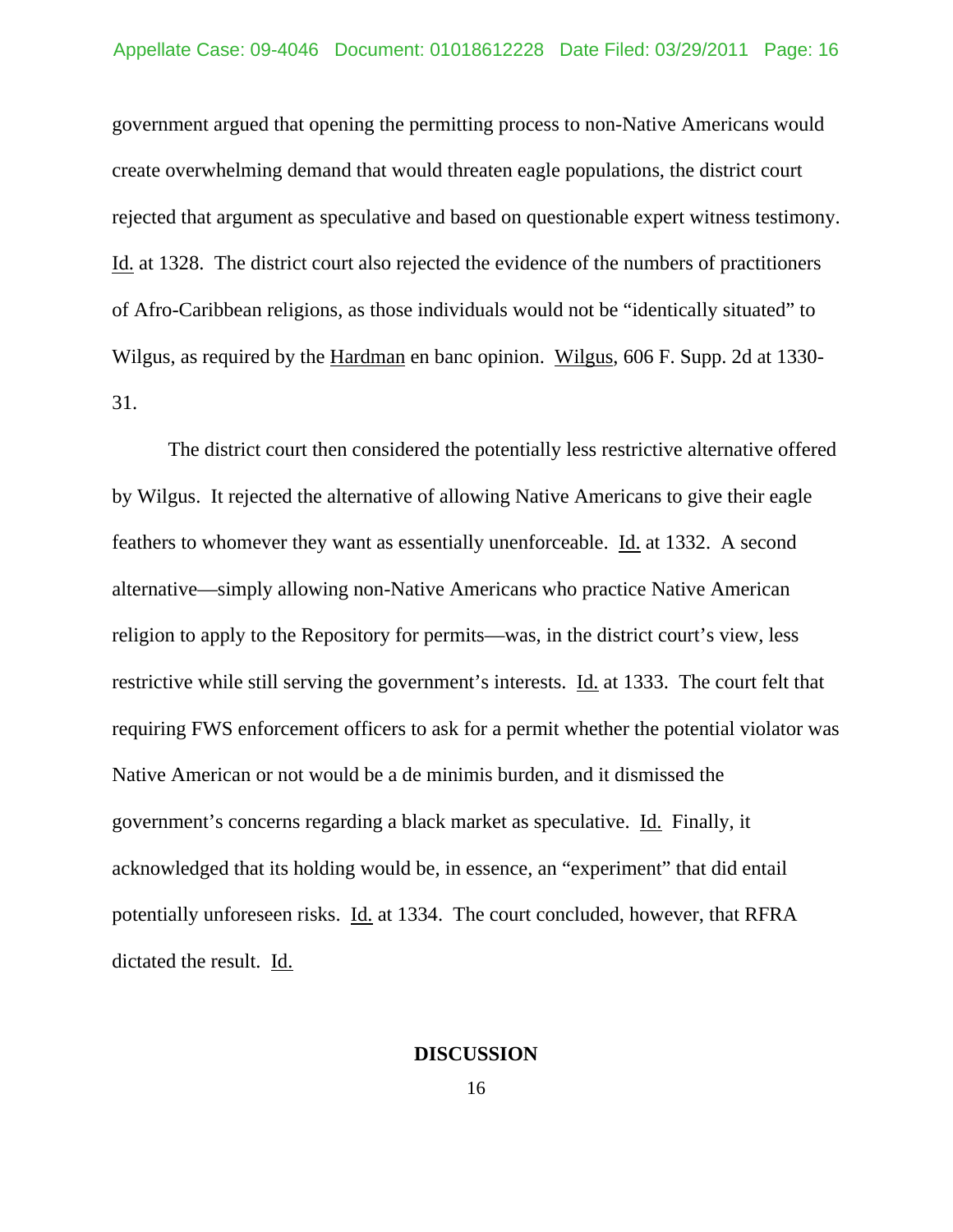### **I. Standard of Review**

 In Hardman, we expressly left open the question of what standard of review would apply to the district court's conclusion on remand regarding RFRA's least-restrictivemeans inquiry. 297 F.3d at 1130 ("[D]ue to the dearth of factual findings on the records before us, we need not address that question today."). In a subsequent case involving RFRA and the Eagle Act, however, we held that whether the government has chosen the least restrictive means to advance its compelling interest is a question of law that we review de novo. Friday, 525 F.3d at 949 ("We now conclude, as other circuits have, that both prongs of RFRA's strict scrutiny test are legal questions.").

 The Friday court recognized, however, that factual findings may be embedded in a district court's least-restrictive-means conclusion. Id. While such findings would normally be reviewable only for clear error, see Hardman, 297 F.3d at 1120, the Friday court held that, in the RFRA context, some facts are constitutional facts subject to our "independent examination." Friday, 525 F.3d at 949 (quoting Citizens for Peace in Space v. City of Colo. Springs, 477 F.3d 1212, 1219 (10th Cir. 2007), quoting in turn Bose Corp. v. Consumers Union of U.S., Inc., 466 U.S. 485, 499 (1984)). We are thus obliged "'to make an independent examination of the whole record in order to make sure that the judgment does not constitute'" too great an intrusion on religious expression. Citizens for Peace in Space, 477 F.3d at 1219 (quoting Bose, 466 U.S. at 499). This standard, however, "applies only to 'constitutional facts' and not to the basic historical facts upon which the claim is grounded, which are subject to the usual 'clearly erroneous' standard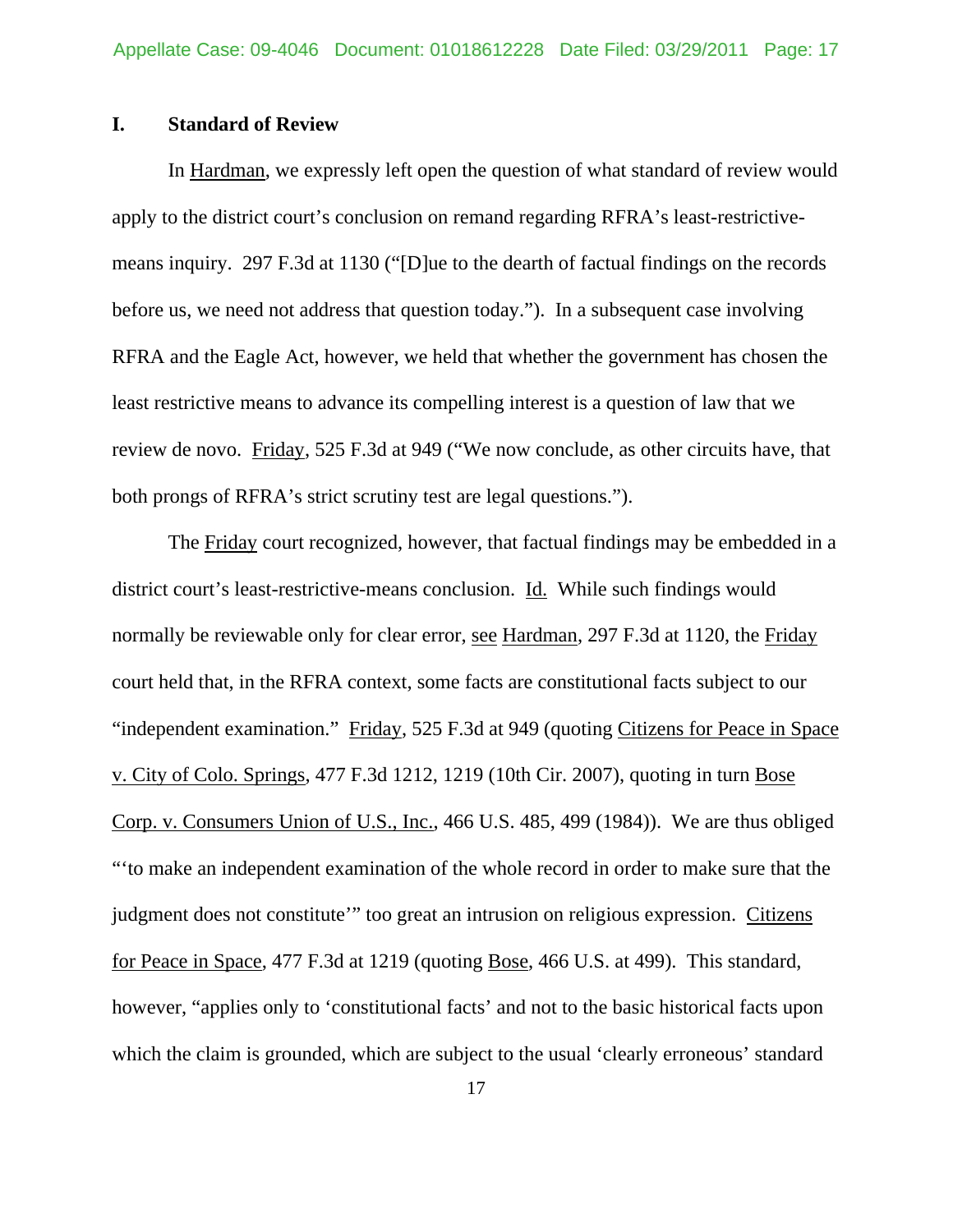of review." Friday, 525 F.3d at 950. And district court determinations of witness credibility, even in the constitutional facts context, still demand our "due regard." Bose, 466 U.S. at 499-500.

### **II. RFRA Analysis**

 As noted above, the Hardman en banc court determined that: (1) Wilgus' religious exercise was substantially burdened by the Eagle Act's limitation of permits to members of federally-recognized tribes, and (2) that the government had two compelling interests in enacting its regulatory scheme. It now falls to us to consider those compelling interests, and to determine whether the existing regulatory structure is the least restrictive means of forwarding those interests.

### **A. Compelling Governmental Interests**

 Before delving into the question of least restrictive means, we must briefly revisit the nature of the government's two compelling interests at issue in this case, to ensure that we view the evidence produced by the government on remand through the proper lens. As discussed in Hardman, we identified two compelling governmental interests that might support the burden imposed by the Eagle Act on Wilgus' religious exercise: the interest in protecting eagles and the interest in fostering and preserving Native American religion and culture. 297 F.3 at 1127-29.

 The first interest is straightforward: the government has a compelling interest in protecting the bald eagle as our national symbol, and the golden eagle, as its survival and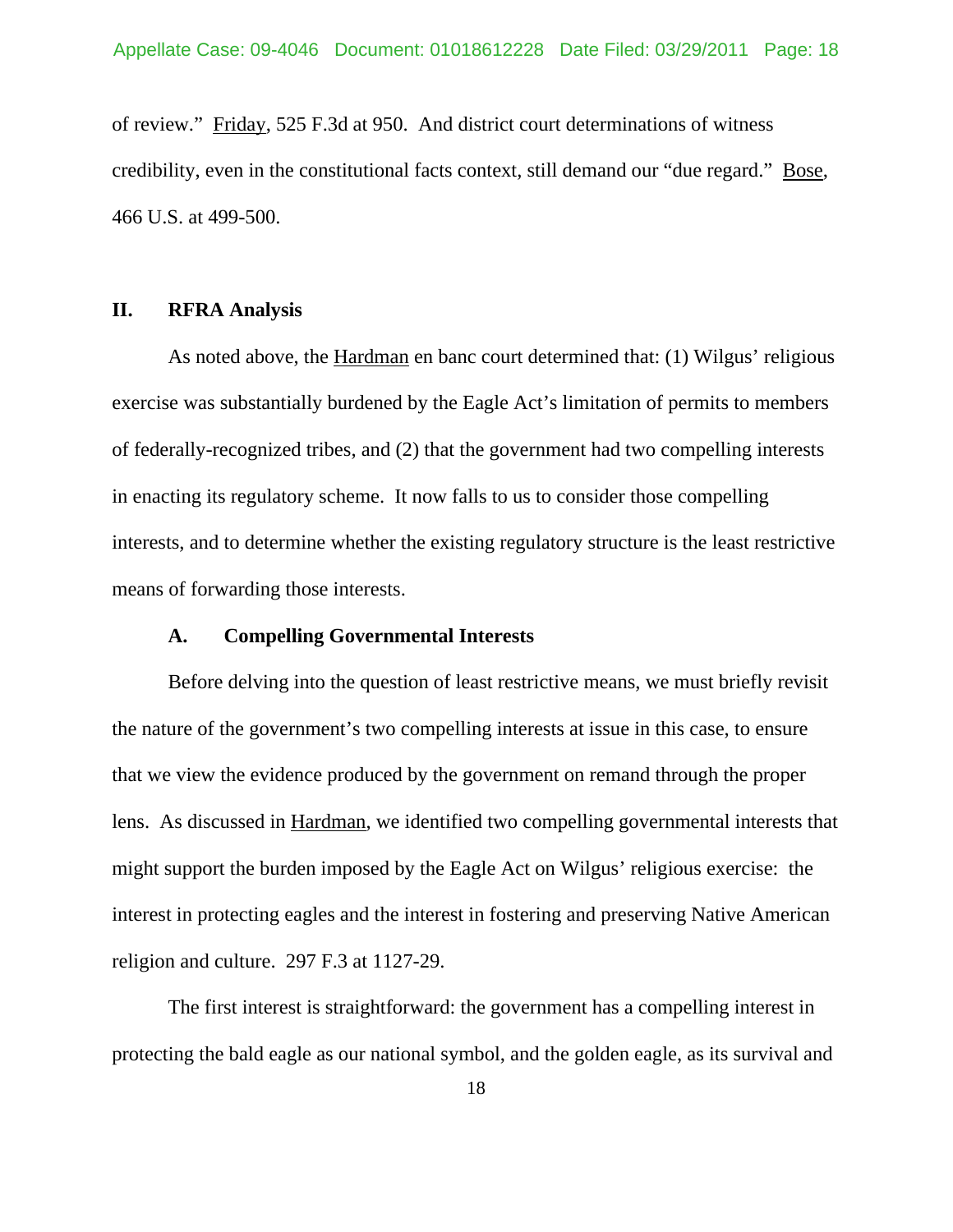the survival of the bald eagle are intimately intertwined. The removal of the bald eagle from the list of species protected under the Endangered Species Act does not render this interest a nullity; we observed in Hardman that "whether there [are] 100 eagles or 100,000 eagles," the government's interest in protecting them remains compelling. 297 F.3d at 1128. We did note, however, that a more robust eagle population could be factored into the least restrictive means analysis. Thus, the fewer eagles there are in the wild, the more restrictive a regulatory scheme might be and still pass muster under RFRA, and vice versa. Id. ("What might change depending on the number of birds existing is the scope of a program that we would accept as being narrowly tailored as the least restrictive means of achieving [the] interest.").

 The second governmental interest—protecting and fostering Native American culture and religion—is considerably more complex. At the outset, while the Hardman court did not precisely define the contours of this interest, the opinion's language strongly suggests that the interest found compelling arises from the federal government's obligations, springing from history and from the text of the Constitution, to federallyrecognized Indian tribes. For example, the very first time this interest is mentioned in the Hardman opinion, the court noted that "[a]long with Congress's power to 'regulate Commerce . . . with the Indian Tribes' [in article I, section 8 of the Constitution] comes an obligation of trust to protect the rights and interests of federally recognized tribes and to promote their self-determination." 297 F.3d at 1128 (emphasis added).

19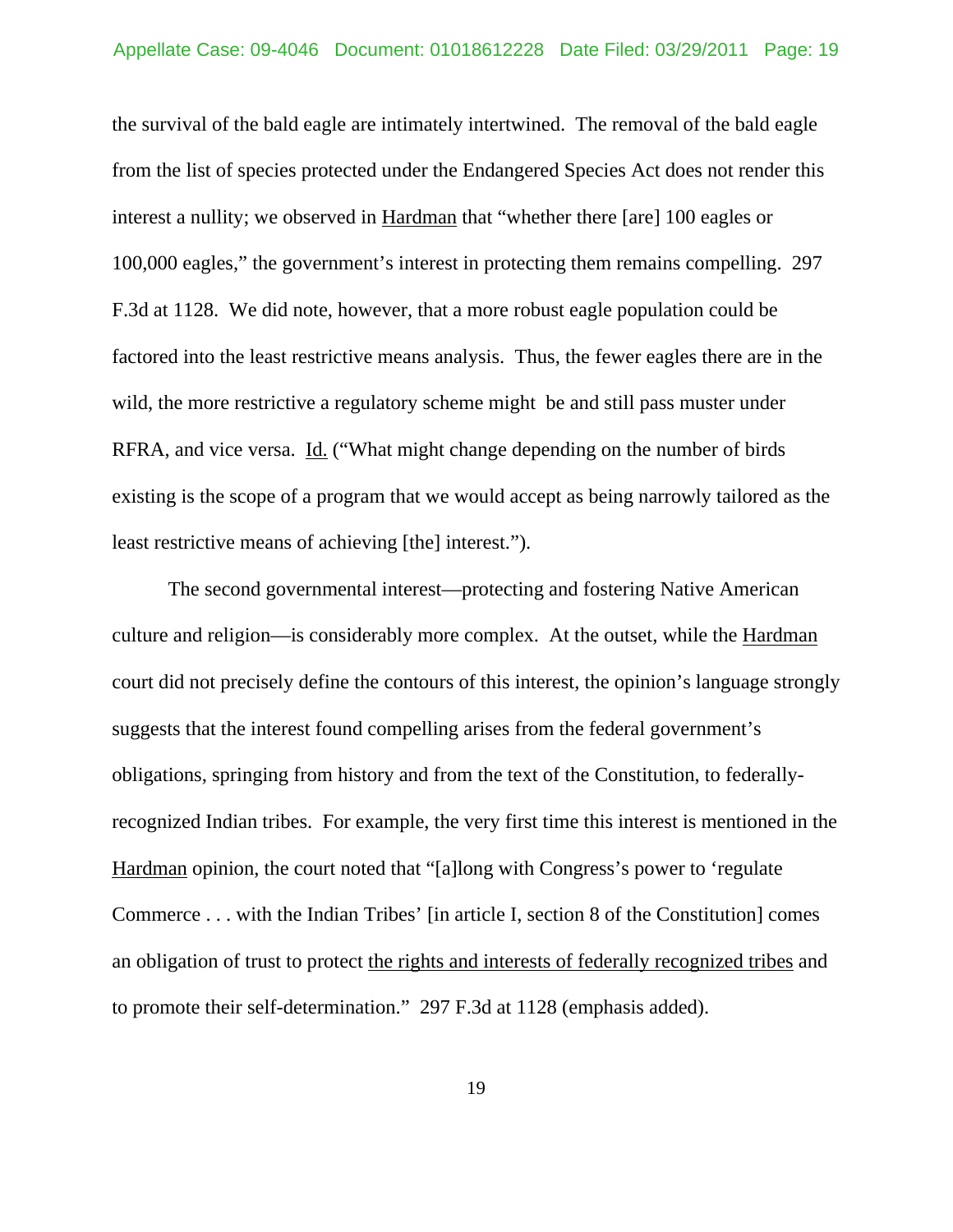The Hardman opinion also mentioned a second aspect to this governmental interest, "preserving Native American culture in-and-of-[itself]," upon which the government could adduce evidence on remand. Id. at 1129. This could be read as a general warrant to the government to protect "Native American culture" as a thing separate and apart from those Indian tribes to whom the government owes a trust obligation. In response to a question from Judge Murphy in concurrence regarding whether the Hardman majority was in fact endorsing such an interest, the majority responded, "[w]e agree that simply guaranteeing that Native American cultural practices are somehow a part of our modern culture is too cramped a view of the compelling interest, and we wish to dispose of any notion that such a view is advanced by this opinion, or by Supreme Court jurisprudence." Id. at 1134 n.23.

 Based on our examination of Hardman and governing Supreme Court precedent, we conclude that it is the former formulation of this second governmental interest protection of the culture of federally-recognized Indian tribes—that controls in this case. We so conclude for a number of reasons. First, the federally-recognized tribes formulation of the interest is consistent with the language of Hardman. The first time this interest appears in the Hardman opinion, it is prefaced by an acknowledgement of Congress' "obligation of trust to protect the rights and interests of federally-recognized tribes and to promote their self-determination." Id. at 1128 (emphasis added). Based on this power—the power to protect federally-recognized tribes—the Hardman court had "little trouble finding a compelling interest in protecting Indian cultures from extinction,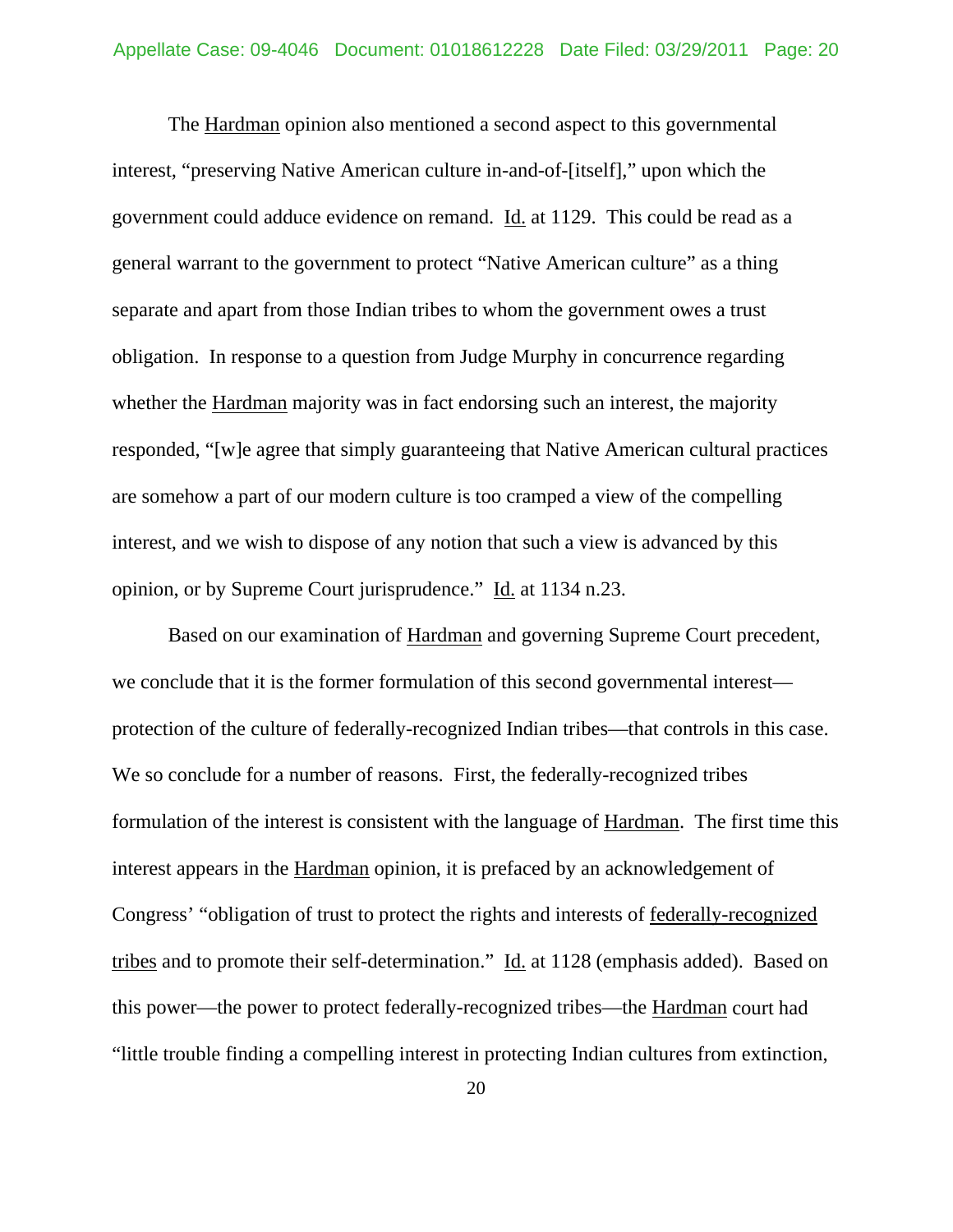growing from government's historical obligation to respect Native American sovereignty and to protect Native American culture." Id. (quotation omitted). But, again, that compelling interest, in the Hardman court's own words, arose from the government's power to protect federally-recognized tribes. To be sure, the opinion does refer to the other formulation of the interest—"preserving Native American culture and religion inand-of-themselves"—but it does not foreclose the government relying upon either version. Id. at 1129. Thus we elect to focus on the federally-recognized-tribes facet of the interest, as consistent with Hardman.

 Second, the federally-recognized-tribes formulation of the interest is more consistent with the Eagle Act itself. The language of the statute instructs the Secretary of the Interior to issue permits for possession of eagle parts—when it is "compatible with the preservation" of the species—"for the religious purposes of Indian tribes." 16 U.S.C. § 668a (emphasis added). Congress could easily have worded the section differently; the exception could have read, for example, "for the purposes of Native American religion." Such wording would have been a clear indication to courts that Congress saw itself as protecting and promoting Native American religion per se, rather than as expressed in the religion of federally-recognized tribal members. But Congress specifically chose to tie the exception to "Indian tribes," rather than individual practitioners. From this we infer that Congress saw the statutory exception not as protecting Native American religion qua religion, but rather as working to preserve the culture and religion of federally-recognized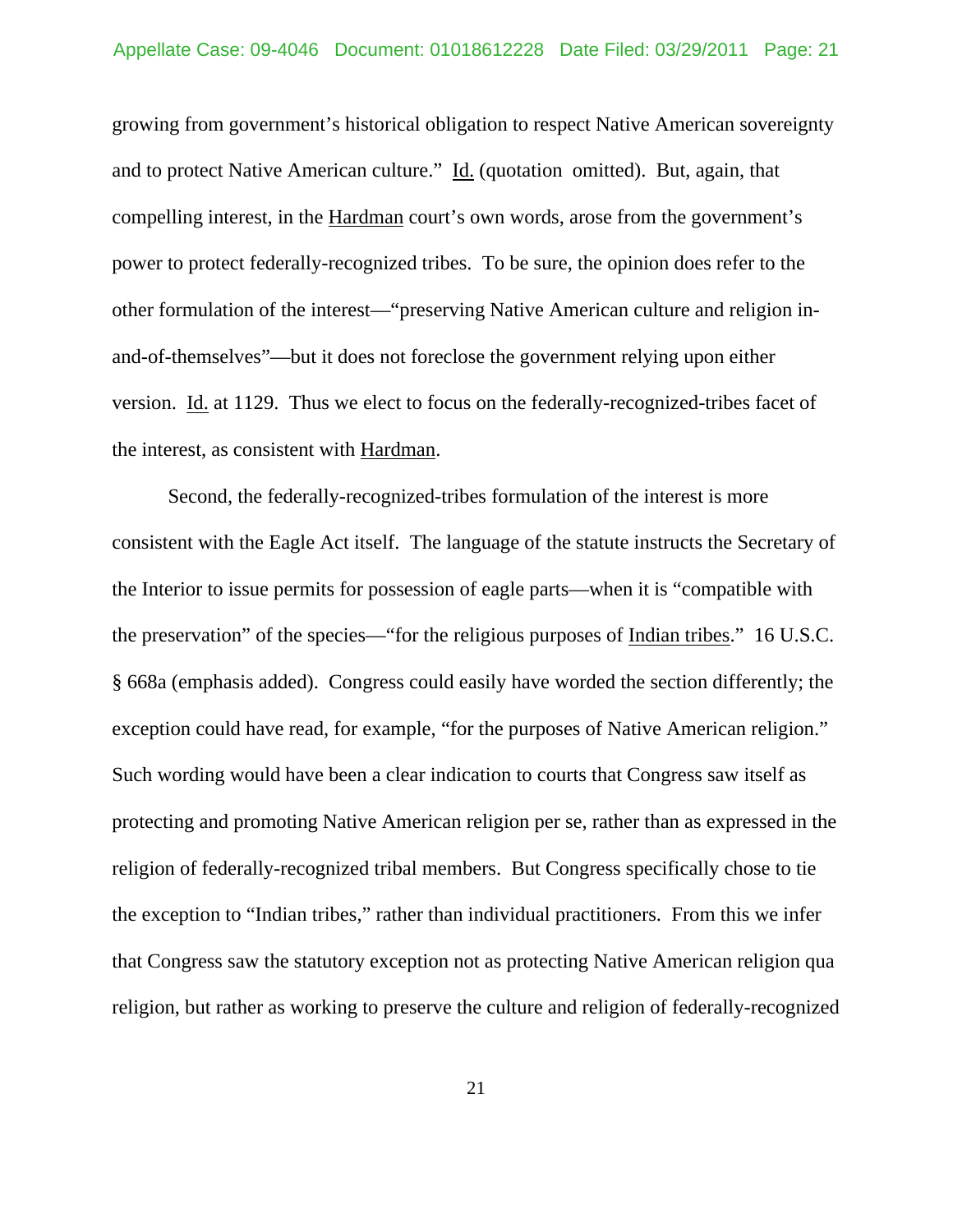tribes. We will thus evaluate the statute under the same interest that the statutory language leads us to believe Congress relied upon in passing it.

 Third, this formulation of the governmental interest is consistent with the Supreme Court's longstanding interpretation of the federal government's relationship with Native American tribes. In Morton v. Mancari, 417 U.S. 535, 537-39 (1964), the Supreme Court considered an equal protection attack on a provision of the 1934 Indian Reorganization Act that gave Native Americans preference for employment in the Bureau of Indian Affairs. The Court began by noting that Congress has "plenary power" to legislate concerning the tribes, springing from both the Indian Commerce Clause of Article I of the Constitution, U.S. Const. art. I, § 8, cl. 3, and the treaty power of Article II, id. art. II, § 2, cl. 2. Morton, 417 U.S. at 551-52. The Court noted that, as a consequence of the forcible seizure of Indian lands by the United States, "the United States assumed the duty of furnishing . . . protection [to the Native Americans], and with it the authority to do all that was required to perform that obligation." Id. at 552 (quoting Bd. of County Comm'rs v. Seber, 318 U.S. 705, 715 (1943)).

 Pursuant to this obligation to the tribes, Congress was empowered to "single out for special treatment a constituency of tribal Indians." Id. (emphasis added). The employment preference before the Court did not draw a distinction based on race, but rather one based on political constituency: "The preference, as applied, is granted to Indians not as a discrete racial group, but, rather, as members of quasi-sovereign tribal entities." Id. at 554. The preference was "political rather than racial, in nature." Id. at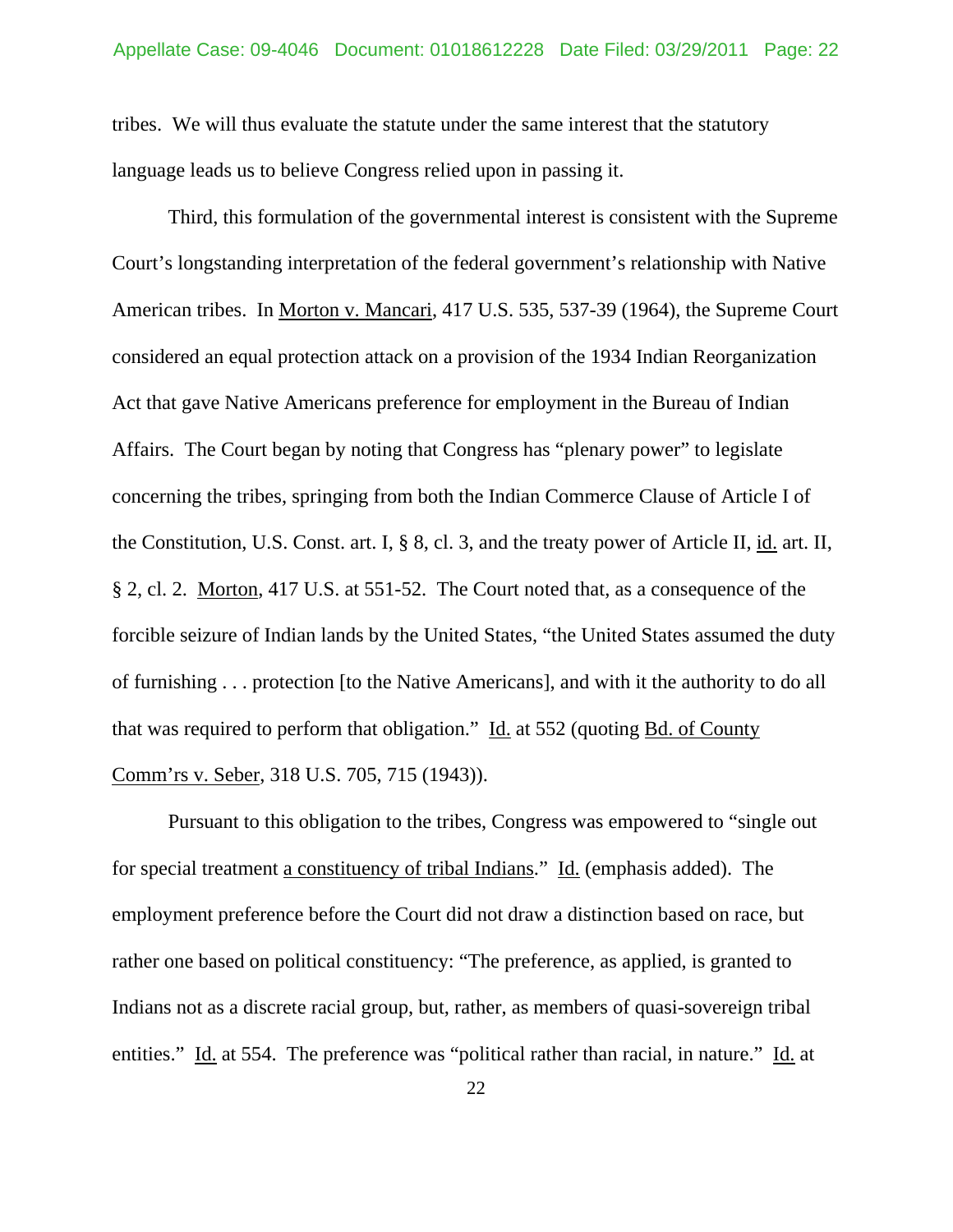553 n.24. Thus the preference did not offend the equal protection component of the Due Process Clause of the Fifth Amendment. The Court has returned to this justification that tribes are political units—to justify enactments treating Native American tribes differently than other groups. See, e.g., United States v. Antelope, 430 U.S. 641, 645-47 (1977) (upholding Major Crimes Act provisions relating to Native Americans); Fisher v. Dist. Ct., 424 U.S. 382, 390-91 (1976) (per curiam) (affirming tribal court jurisdiction over adoption proceedings); cf. Rice v. Cayetano, 528 U.S. 495, 518-20 (2000) (reaffirming the core holding of Morton, but holding it inapplicable to Fifteenth Amendment challenges to state voting legislation). See generally Cohen's Handbook of Federal Indian Law § 14.03[2][b] (Nell Jessup Newton et al. eds., 2005) [hereinafter Cohen].

 Similarly, here, even though we are not considering an equal protection or due process attack on the Eagle Act, we note that the language of the exception to the possession ban in the Eagle Act refers specifically to "the religious purposes of Indian tribes." 16 U.S.C. § 668a. The Act thus draws a distinction between Native Americans and non-Native Americans based on the "quasi-sovereign" status of the tribes. Cf. Morton, 417 U.S. at 554. Morton itself characterized Congress' power over Indian affairs in terms of the tribes: "Resolution of the instant issue turns on . . . the plenary power of Congress, based on a history of treaties and the assumption of a 'guardianward' status, to legislate on behalf of federally recognized Indian tribes." Id. at 551 (emphasis added). Thus, by adopting the federally-recognized tribes version of the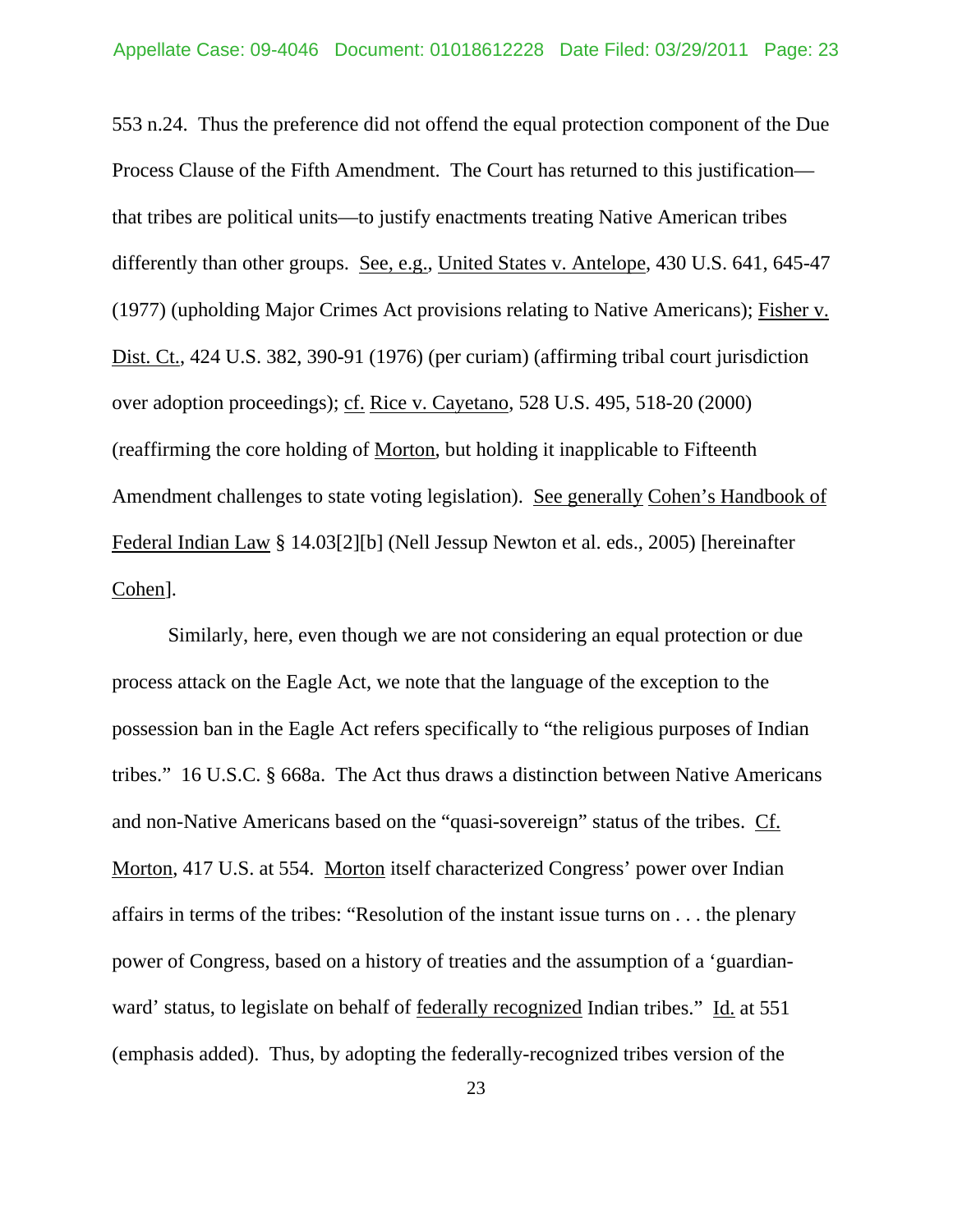compelling governmental interest in this case, we situate ourselves in the very heartland of federal power, as recognized by the Supreme Court in its Morton line of cases.

 Fourth and finally, if we were instead to adopt the general "protection of Native American religion" iteration of the compelling governmental interest, we believe that we would risk running afoul of the Establishment Clause of the First Amendment to the Constitution. The Establishment Clause commands that "Congress shall make no law respecting an establishment of religion." U.S. Const. amend. I. The Supreme Court has repeatedly held that the "First Amendment mandates governmental neutrality between religion and religion, and between religion and nonreligion." Epperson v. Arkansas, 393 U.S. 97, 104 (1968). "When the government acts with the ostensible and predominant purpose of advancing religion, it violates that central Establishment Clause value of official religious neutrality, there being no neutrality when the government's ostensible object is to take sides." McCreary County, Ky. v. Am. Civil Liberties Union of Ky., 545 U.S. 844, 860 (2005). If we were to hold that the federal government has a compelling interest in fostering Native American culture generally by providing special exceptions to criminal laws for Native American religious practices, we are concerned this might run up against this principle.

 By adopting the federally-recognized tribes version of the interest, however, we remain on safe ground, based on the Supreme Court's conclusion that federallyrecognized tribes are political—rather than religious or racial—in nature. See Morton, 417 U.S. at 554. As long as the federal government takes action toward federally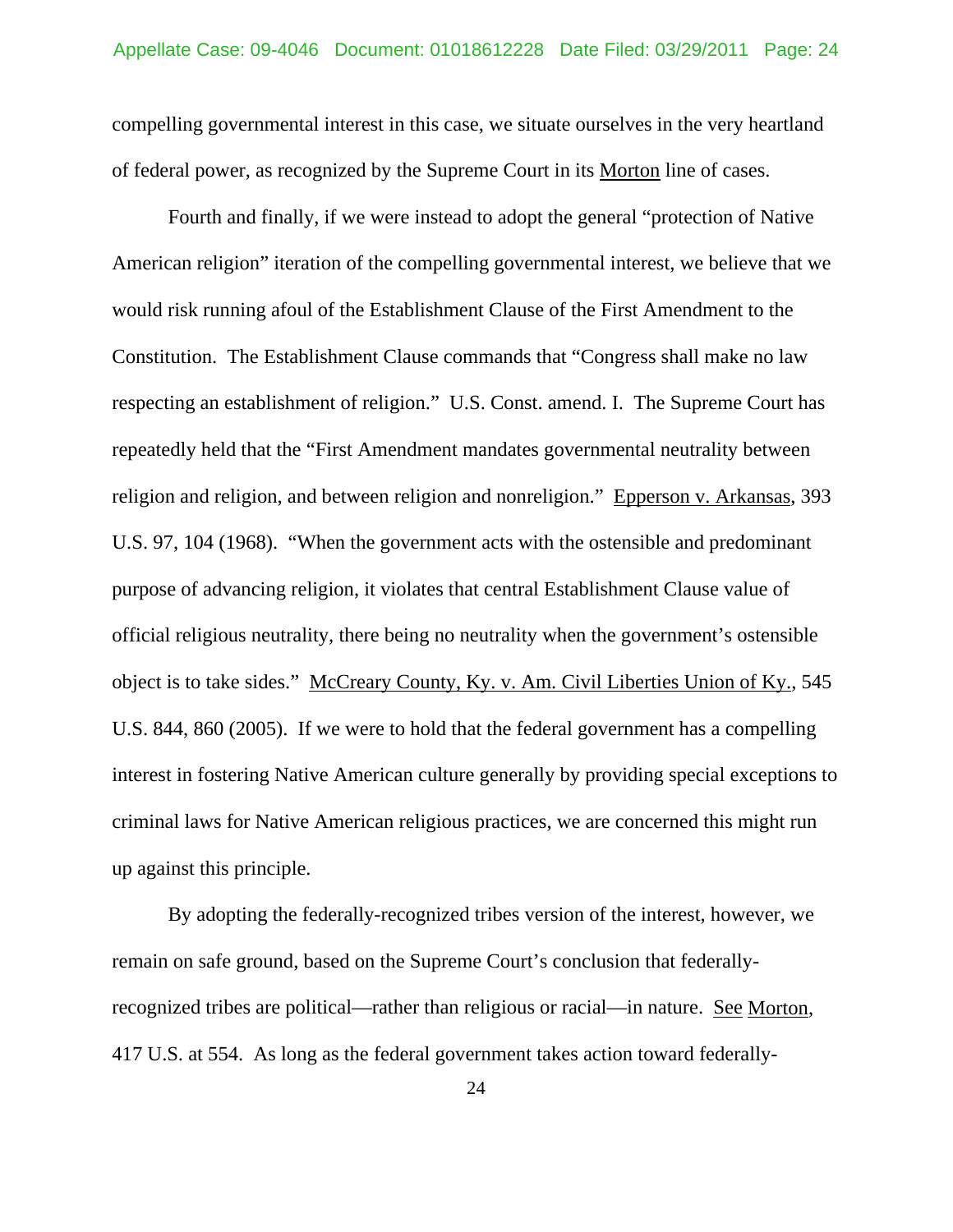recognized tribes as political entities, supported by the specific provisions of the Constitution that grant Congress exceptional powers vis-à-vis such tribes, the government can avoid unconstitutionally favoring one religion over another.<sup>5</sup> See Cohen § 14.03[2][c][iii] (noting that equal protection-based claims by non-Indians challenging religious exemptions for Indians have been rejected under the Morton reasoning).

 On the whole, then, the federally-recognized-tribes version of the compelling governmental interest is a better fit with Hardman, Supreme Court precedent, the Eagle Act itself, and the Supreme Court's Establishment Clause jurisprudence. We will therefore evaluate the validity of the Eagle Act under RFRA with reference to two compelling governmental interests: protecting bald and golden eagles, and fostering the culture and religion of federally-recognized Indian tribes.

### **B. Least Restrictive Means**

 $\overline{a}$ 

 $<sup>5</sup>$  The evidence adduced before the district court on remand points to a fifth reason to</sup> refrain from generally employing the Native American religion as the compelling governmental interest. After hearing evidence on whether allowing non-Native American worshippers access to eagle feathers would help or harm Native American religion, the district court concluded that "Native American religions are neither hierarchical nor homogenous, and there is considerable disagreement among tribes holding eagle feathers sacred regarding the appropriate role—if any—of persons who are not tribal members in tribal worship." Wilgus, 606 F. Supp. 2d at 1315. Because of the sharp disagreement on this issue between different tribes—and even among members of individual tribes—"[w]hatever policy it chooses, the government will have furthered its compelling interest with regard to some tribes and frustrated it with regard to others." Id. at 1318. Thus, by focusing on the federally-recognized-tribes facet of the compelling governmental interest, we are spared from making that choice.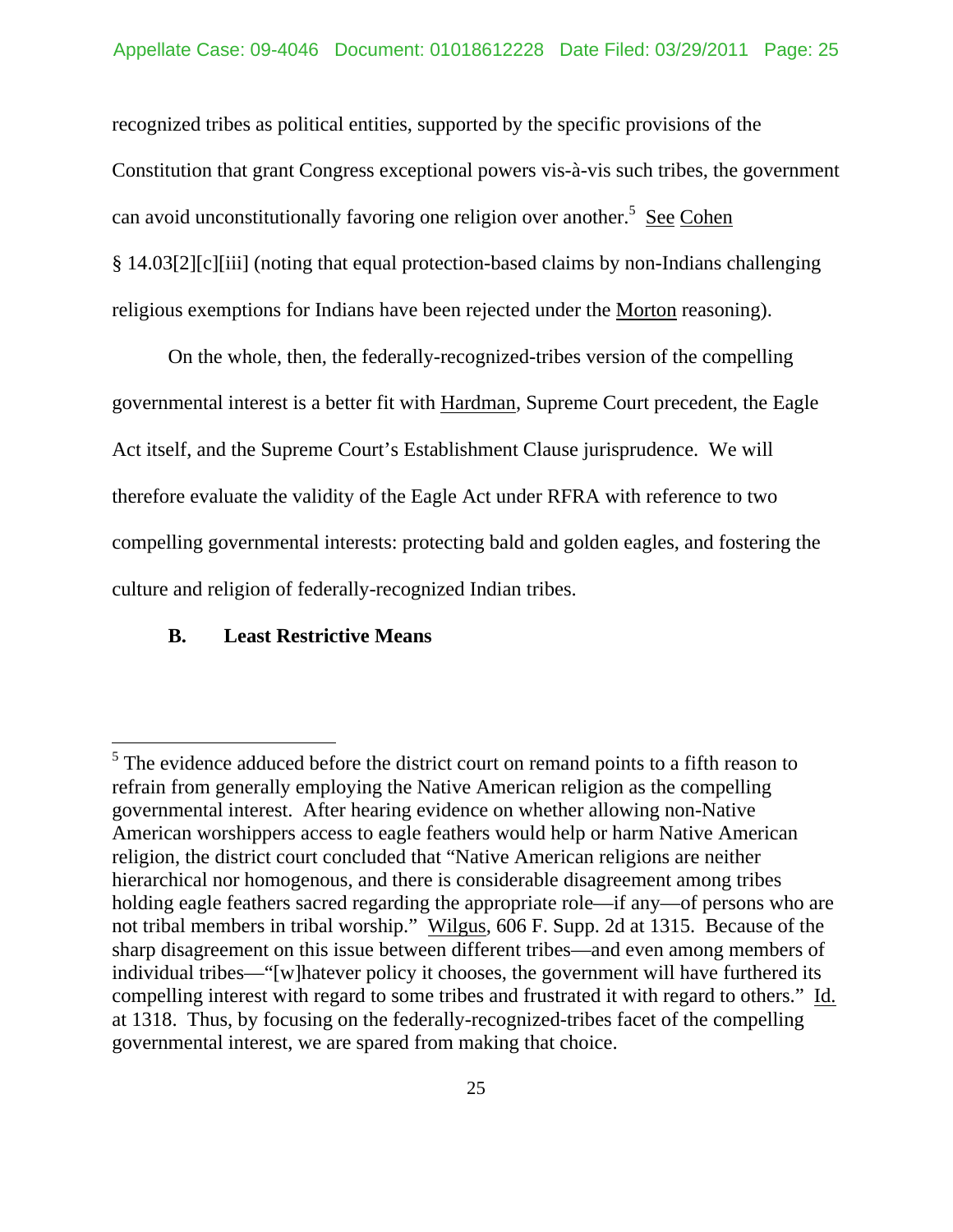Now that we have a clear view of the government's compelling interests in this case, we turn to the question of whether the Eagle Act permitting structure is the means of forwarding those interests that is least restrictive of Wilgus' religious rights. Before we tackle that question, however, we must first precisely define the nature of the least restrictive means inquiry. The legislative history of RFRA reveals that, in answering the least restrictive means question, courts are to "look to free exercise cases decided prior to Smith." Religious Freedom Restoration Act of 1993, S. Rep. 103-111 (1993), reprinted in 1993 U.S.C.C.A.N. 1892, 1898. Further, in Sherbert, while the Supreme Court did not use the words "least restrictive means," it did observe that the government in that case would have to "demonstrate that no alternative forms of regulation would [serve the compelling interest] without infringing First Amendment rights." 374 U.S. at 407. And in Hardman, we pointed out that "'least restrictive means' is a severe form of the more commonly used 'narrowly tailored' test." 297 F.3d at 1130.

 But the notion that the government must prove that it has used the "least restrictive means," or that "no alternative forms of regulation" would suffice to serve its interests, is an odd creature. On its face, it requires the government to prove a negative—that no matter how long one were to sit and think about the question, one could never come up with an alternative regulation that adequately serves the compelling interest while imposing a lesser burden on religion. This is a formidable task. While the government is sometimes required to prove a negative, see, e.g., United States v. Prentiss, 206 F.3d 960, 971 (10th Cir. 2000) (noting that some federal criminal statutes, such as immigration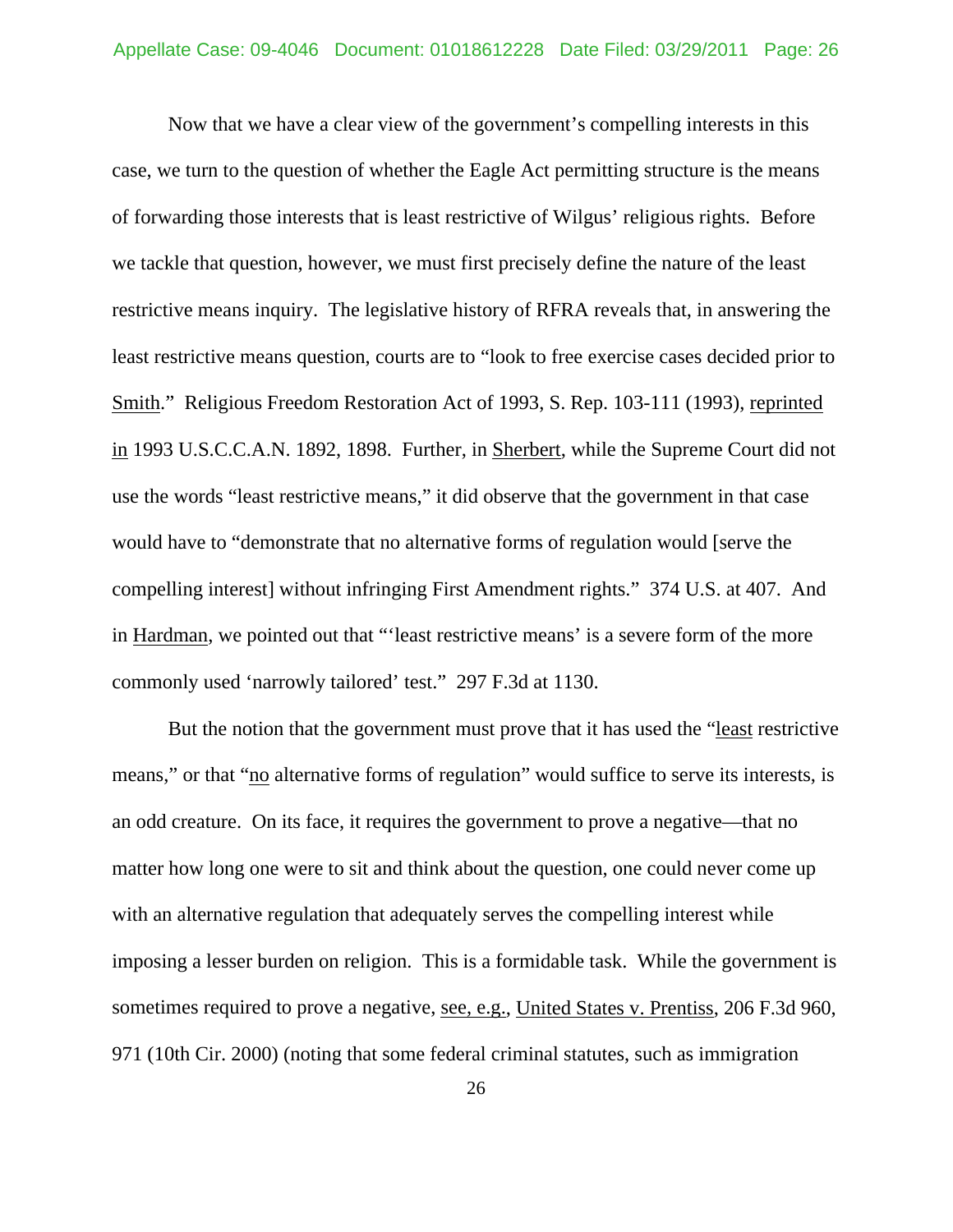laws forbidding re-entry into the United States without permission, require the government to prove a negative), courts have recognized that to do so is inherently difficult, see Elkins v. United States, 364 U.S. 206, 218 (1960) ("[A]s a practical matter it is never easy to prove a negative."). In the abstract, such a thing can never be proven conclusively; the ingenuity of the human mind, especially if freed from the practical constraints of policymaking and politics, is infinite.

 Thus, a number of courts that have considered the least restrictive means question in the context of incarcerated worshippers have held that the government should not be required "to refute every conceivable option in order to satisfy the least restrictive means prong of RFRA." Hamilton v. Schriro, 74 F.3d 1545, 1556 (8th Cir. 1996) (characterizing such a requirement as a "herculean burden"); accord Fowler v. Crawford, 534 F.3d 931, 940 (8th Cir. 2008) (considering the identical language of the Religious Land Use and Institutionalized Persons Act ("RLUIPA")); Spratt v. R.I. Dep't of Corr., 482 F.3d 33, 41 n.11 (1st Cir. 2007) (RLUIPA claim); May v. Baldwin, 109 F.3d 557, 563 (9th Cir. 1997) (RFRA claim). Not requiring the government to do the impossible refute each and every conceivable alternative regulation scheme—ensures that scrutiny of federal laws under RFRA is not "strict in theory, but fatal in fact." Fullilove v. Klutznick, 448 U.S. 448, 507 (1980) (Powell, J., concurring) (addressing strict scrutiny under the Equal Protection Clause of the Constitution). Thus the government's burden is two-fold: it must support its choice of regulation, and it must refute the alternative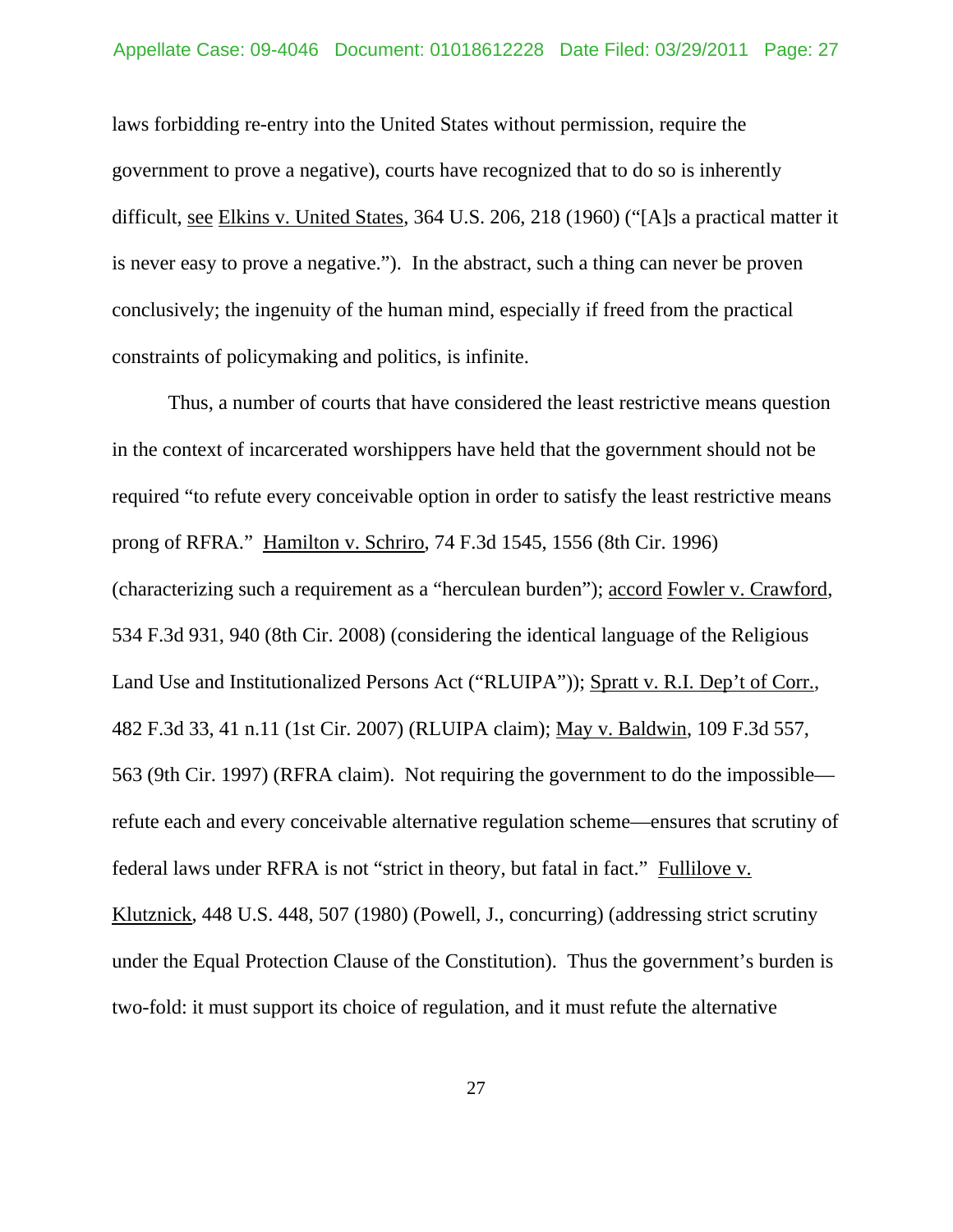schemes offered by the challenger, but it must do both through the evidence presented in the record.

 The theoretical difficulty inherent in the least-restrictive-means inquiry is doubly dangerous to an appellate court sitting in review of a cold record. The task of deciding whether a particular regulatory framework is the least restrictive—out of all conceivable—means of achieving a goal virtually begs a judge to go on a fishing expedition in his or her own mind without tethering the inquiry to the evidence in the record. It is incumbent upon us, therefore, to limit ourselves to consideration of the alternative regulation schemes proffered by the parties, and supported in the record. A statute that asks whether a regulation is the least restrictive means of achieving an end is not an open-ended invitation to the judicial imagination.

 At the same time, however, we have an obligation to ensure that the record supports the conclusion that the government's chosen method of regulation is least restrictive and that none of the proffered alternative schemes would be less restrictive while still satisfactorily advancing the compelling governmental interests. Therefore, we review the evidence adduced by the district court as part of our de novo consideration of whether the Eagle Act regulations are the least restrictive means of forwarding the government's two compelling interests.

**C. The Existing Regulatory Scheme Does Balance and Advance Both of the Government's Compelling Interests in the Least Restrictive Manner and Neither of the Alternatives Proposed Satisfy the Government's Compelling Interest in Striking an Appropriate Balance**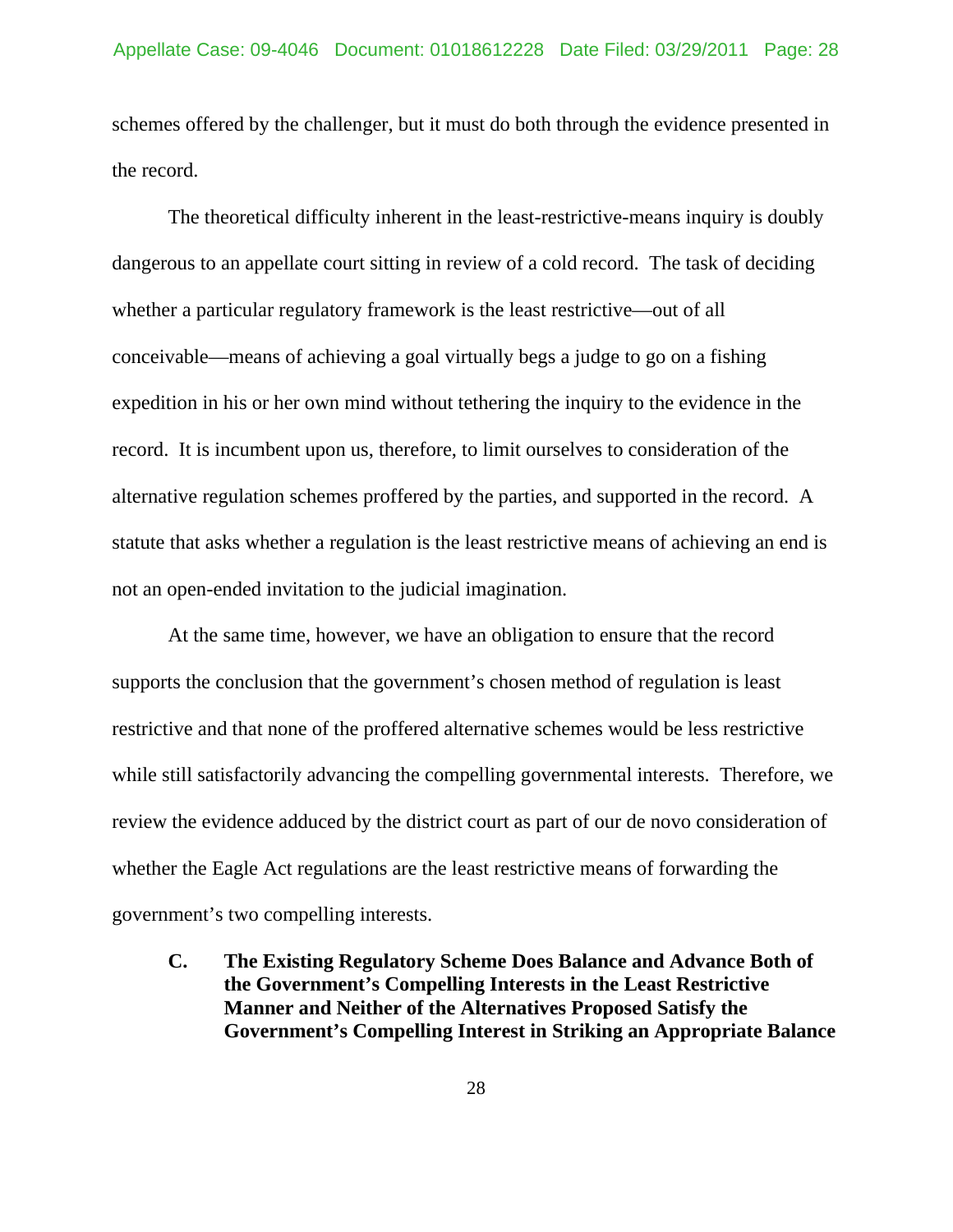## **Between its Two Compelling Interests of Protecting Bald Eagles and Preserving the Culture and Religion of Native American Tribes**

 Unfortunately, the task before us is not as simple as identifying the compelling governmental interests and determining how well Congress' chosen means serve those interests. The two compelling governmental interests in this case—eagle protection and providing for the religious needs of members of federally-recognized tribes—are, to at least some degree, in conflict.<sup>6</sup> As the Hardman court noted, "there is a great deal of interplay between the two compelling interests and . . . the ultimate test is whether the balance between the two interests struck by the government is achieved by the least restrictive means available." 297 F.3d at 1134. Therefore, we must determine whether the possession ban exception for members of federally-recognized tribes adequately balances the two compelling interests against one another, and whether any of the proffered alternative schemes would also adequately strike such a balance, but would do so in a manner less restrictive of Wilgus' religious exercise.

 The district court considered two alternative means that the government could have chosen that might have been less restrictive of Wilgus' religious rights than the current regime: opening the Repository permitting process to all sincere practitioners of

 $\overline{a}$ 

 $6$  We note, though, that they are not necessarily diametrically opposed. For example, at first blush it might seem that the most effective way of serving the Native American tribal religion interest would be to allow members of tribes unlimited discretion to hunt eagles. This would, however, presumably lead to the extinction of eagles, which would in turn disserve the government's interest in protecting tribal religion. Hardman, 297 F.3d at 1134 n.24.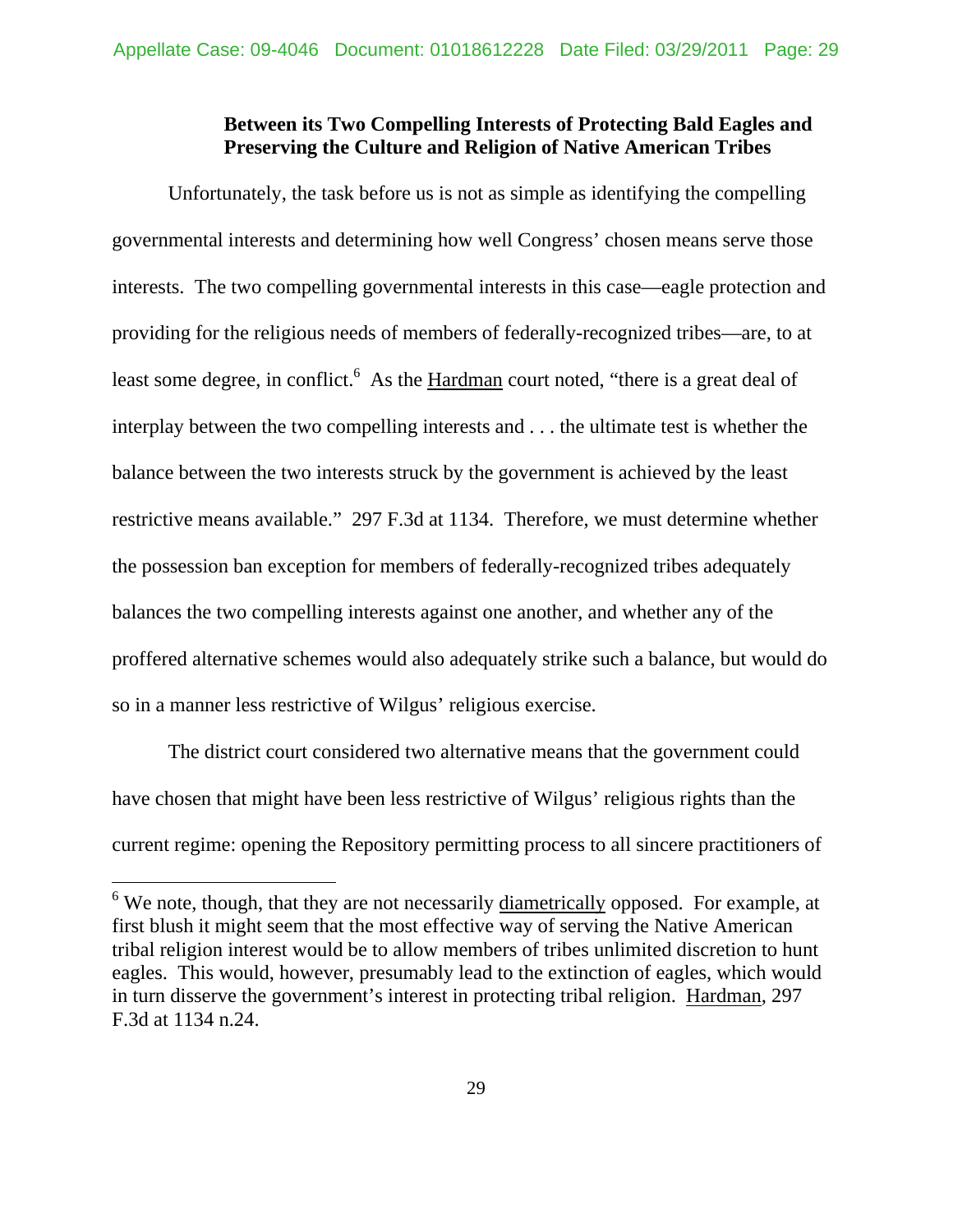Native American religion, regardless of their tribal membership or lack thereof, and allowing tribal members who lawfully possess eagle parts to give those parts as gifts to non-tribal-members who are nevertheless sincere practitioners of Native American religion. Wilgus proffered the latter option, while the district court presented the former.<sup>7</sup> Our task, as outlined by the Hardman court, is to decide, based on the evidence adduced in the district court, whether either of these two proffered means adequately balance the government's two competing interests in a manner less restrictive to Wilgus' religious

 $\overline{a}$ 

In his brief, Wilgus also asserts that FWS should "do a better job of educating the public about the existence Repository [sic] and what to do in the event that feathers/carcasses are found." (Apl'e Br. at 6.) As noted below, FWS has already undertaken such a program, and it has not resulted in a net increase in the amount of eagle feathers available. Moreover, Wilgus suggests that "the government could implement an amnesty program so that citizens who posses [sic] feathers and/or parts could help increase availability without fear of prosecution." (Id.) This may, indeed, be a laudable idea, but it has no record evidentiary support that it would strike the appropriate balance of advancing the two compelling interests of the Government implicated in this case. Such a program would, therefore, be inapposite to the legal question at hand.

<sup>&</sup>lt;sup>7</sup> We recognize that this alignment of issues does not square precisely with our articulation above of the proper analysis of RFRA claims; the government was required to support its chosen regulation and refute Wilgus'—not the district court's—alternatives. However, given the unfocused nature of Wilgus' argument before us, we are sympathetic to the district court's efforts to focus the issue before it. Because the district court based its ruling on its preferred alternative, we will address it first.

Wilgus' briefing is not a model of clarity on the question of what less restrictive alternatives he believes the government should enact. At oral argument, his counsel articulated his alternative thusly: "My least restrictive alternative is to allow my client to receive a permit from the United States government allowing him to legally possess feathers as stated in 50 C.F.R. 22.22(b)(1) [allowing Native Americans to hand down feathers from generation to generation]." Oral Arg. at 16:30.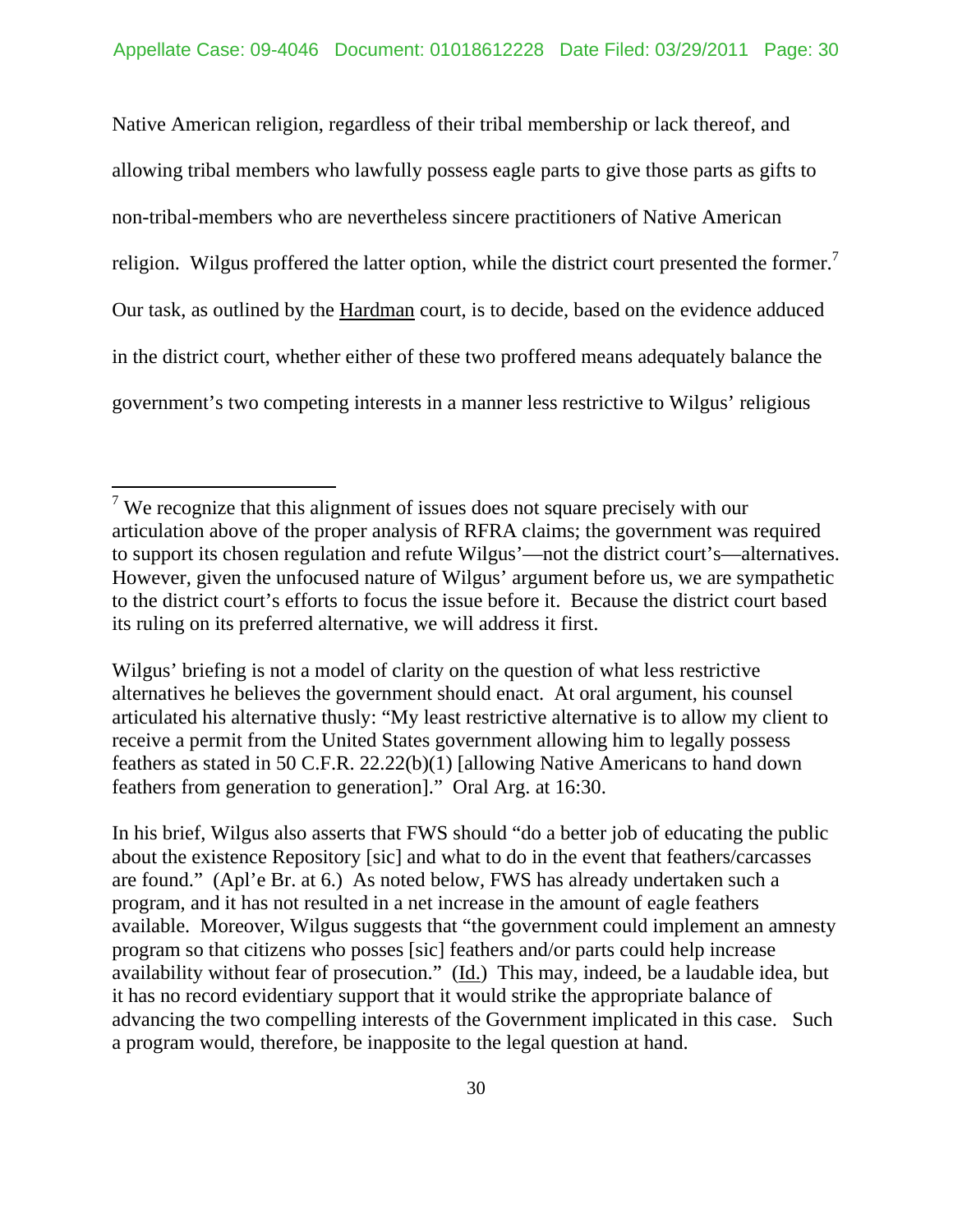needs, and whether the evidence presented supports the government's chosen regulatory scheme as least restrictive.

 Before examining the three regulatory options before us, however, we should briefly restate the factual predicates underlying this examination, as developed on remand. First, while the numbers of bald and golden eagles in the wild is on the rise—as the delisting of the bald eagle from the Endangered Species Act list attests—this rise in eagle populations is not likely to translate into an equivalent increase in the numbers of eagle feathers and parts available for distribution from the Repository. Based on the evidence before it, the district court concluded that "more eagles in the wild will not immediately translate into more feathers available for distribution at the Repository." Wilgus, 606 F. Supp. 2d at 1322. The vast majority of deceased birds turned in to the Repository die from electrocution or collision with a vehicle. Id. at 1323. But those are the very causes of eagle mortality that conservationists have managed to reduce in recent years, leading in part to the rebound in eagle populations. Id. And while the Repository staff has made successful "efforts to ensure that those who find eagle carcasses know where to send them," those very efforts to raise awareness have also led to an increase in applications for eagle parts from eligible Native Americans. Id. Taken together, this evidence shows "that there is no significant untapped source of birds not already being sent to the Repository." Id. (quotation omitted). We must take the current level of supply of eagle parts, then, as a given.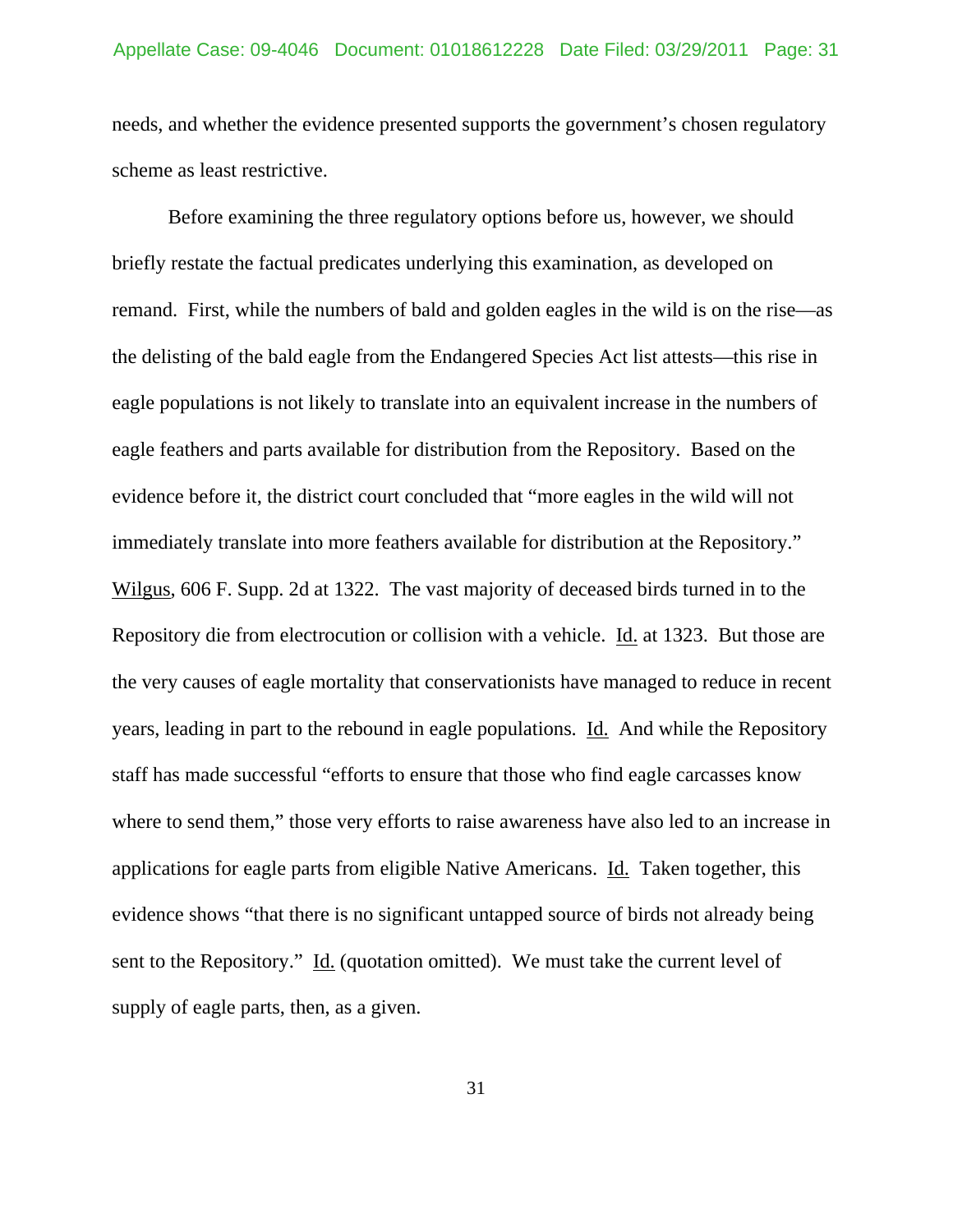Second, the demand for eagle feathers and parts by tribal members for their religious practices already greatly outstrips the supply available through the Repository. As noted above, in 2004 the Repository received many more requests for eagle parts than it could accommodate. Even with the current restriction of permits to members of federally-recognized tribes, the waiting period to receive a whole bald eagle is two and one-half years; for a whole golden eagle it is three-and-a-half to four years; and a tribal worshipper seeking a whole immature golden eagle must wait four to four-and-one-half years. Id. at 1321. Loose feathers can be provided more quickly (though still after a wait of between three and six months), but in the words of the district court, "the Repository system is already vulnerable to any significant increase in demand." Id.

 Third, the district court found it extremely difficult to estimate the number of non-Native American adherents of Native American religions that might be eager to sign up for permits. The government attempted to prove the number via "a combination of census data and data from the General Social Survey (G.S.S.)," but given that neither measure is designed to capture the kind of data necessary to answer the question at issue here, the district court was unconvinced by the estimates provided by the government's expert sociologist. Id. at 1319, 1329. Another government witness testified that "no one has studied this question [of the number of non-Native American adherents of Native American religions] using a reliable statistical methodology." Id. at 1328 (quotation omitted). The district court also considered evidence of the numbers of practitioners of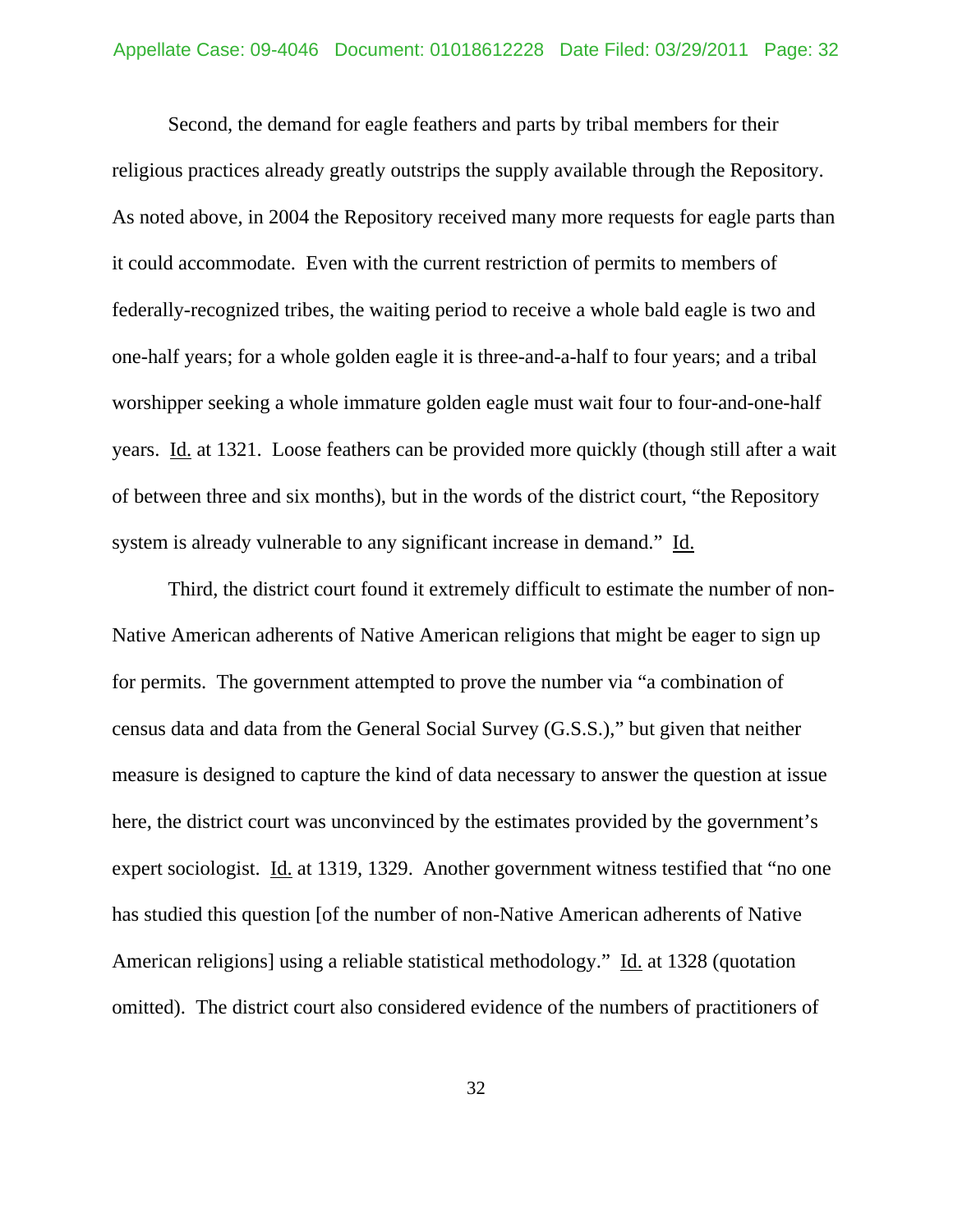Afro-Caribbean religions who might also require eagle feathers, and noted that there may be as many as one million of such practitioners in the United States.

 Fourth, testimony by FWS agents before the district court revealed that there is a thriving black market for eagle feathers and parts. FWS Special Agent Kevin Ellis testified that the black market is driven by three factors. First, many individuals take part in the so-called "powwow circuit," in which cash prizes are offered for the best performers of traditional Native American dances. The traditional garb for these dances frequently includes eagle feathers, and "persons who kill eagles . . . for their feathers, approach winners of pow-wows and attempt to sell them feathers as they know cash for purchases is readily available." (Apl't App. at 87 [Affidavit of Kevin Ellis].) Second, "[m]any Native Americans who would normally obtain feathers from legal sources . . . turn to the black market due to frustration in obtaining feathers legally (i.e. short supply and/or the multi year waiting list at the USFWS Eagle Repository)." (Id.) Third, the black market is driven by "collectors (mostly non Native Americans) who wish to own Native American cultural items." (Id.) Such collectors "are often very well organized, and funded, and use 'runners' who regularly visit Reservations to seek out items to purchase for many thousands of dollars." (Id. at 88.)

 Finally, the district court heard testimony regarding some of the enforcement difficulties facing FWS agents. Eagle feathers that come legally from the Repository cannot be marked as legitimate, because to do so would destroy their religious value. Wilgus, 606 F. Supp. 2d at 1324. Therefore, one of the few tools FWS has at its disposal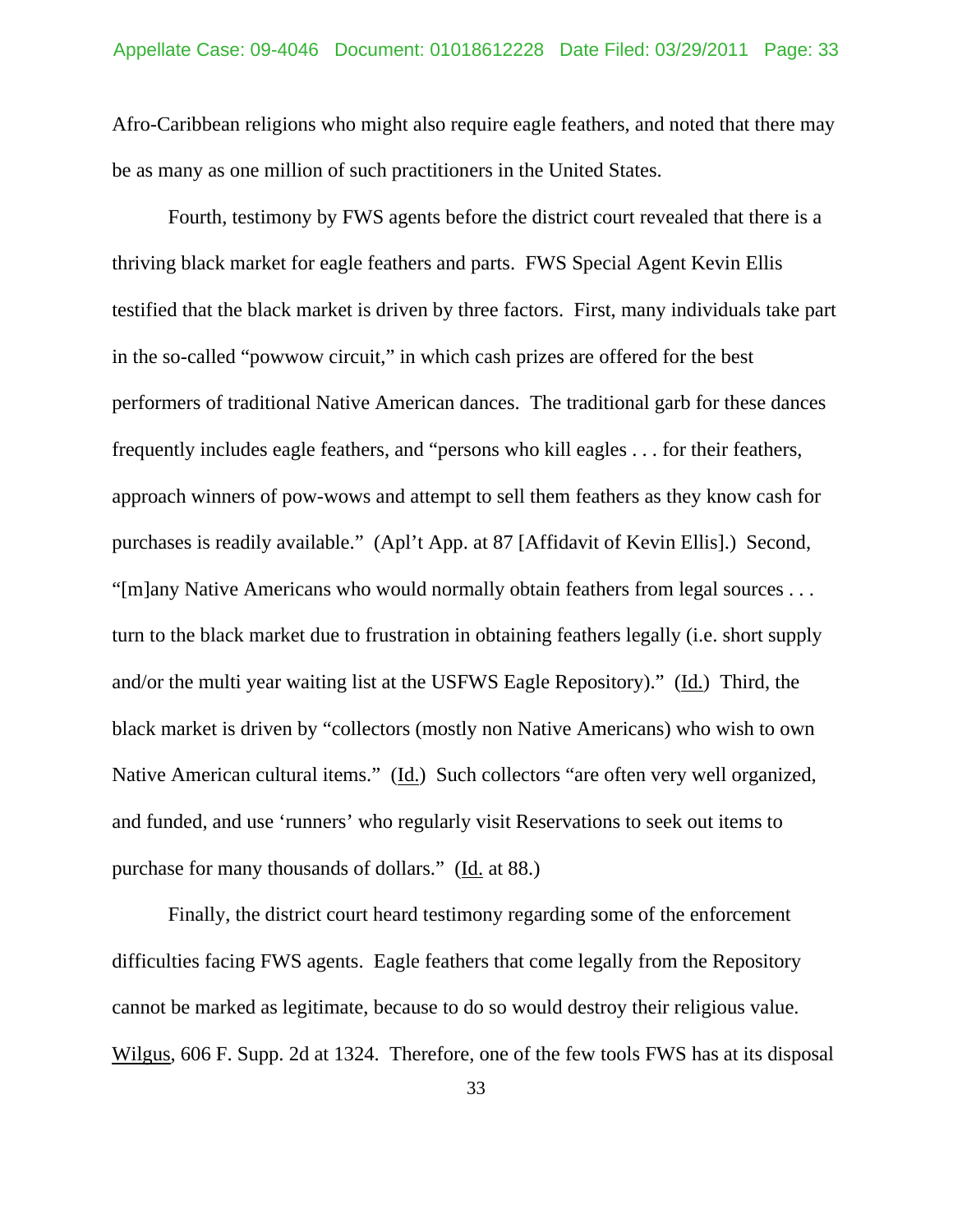to distinguish between lawful and unlawful possession is the distinction between members and non-members of federally-recognized tribes.<sup>8</sup>

# Option 1: Opening the Permitting Process to All Adherents of Native American Religion

 The district court held that the government could broaden permit eligibility to all sincere adherents of Native American religion, and thus alleviate the burden on Wilgus' religious exercise. As a threshold matter, this solution would unquestionably lessen the burden upon Wilgus' religious exercise, because he would be as able as any other follower of Native American faiths to apply to the Repository for eagle parts. It goes almost without saying, though, that he would then be subject to the same delays in receiving eagle feathers from the Repository that members of federally-recognized tribes must currently endure. The manner in which he obtained his feathers—gifts from Native American religious practitioners—would still be prohibited under the Eagle Act.

 The question, thus, is how well this alternative forwards the government's two compelling interests. It is self-evident that the net effect of this change would be to increase the number of permit applications received by the Repository. We are sympathetic with the difficulty faced by the district court in arriving at a number for how

 $\overline{a}$ 

 $8$  Even requiring possessors to produce the permits themselves would not alleviate this problem, in light of the regulation allowing lawful possessors to transfer their feathers to another tribal member "from generation to generation or from one Indian to another in accordance with tribal or religious customs," 50 C.F.R. § 22.22(b)(1), and the fact that feathers cannot be marked and thus tied to particular permits. Thus, a lawful possessor under § 22.22(b)(1) need not necessarily have a permit, and someone with a permit need not necessarily legally hold the feathers currently in his possession.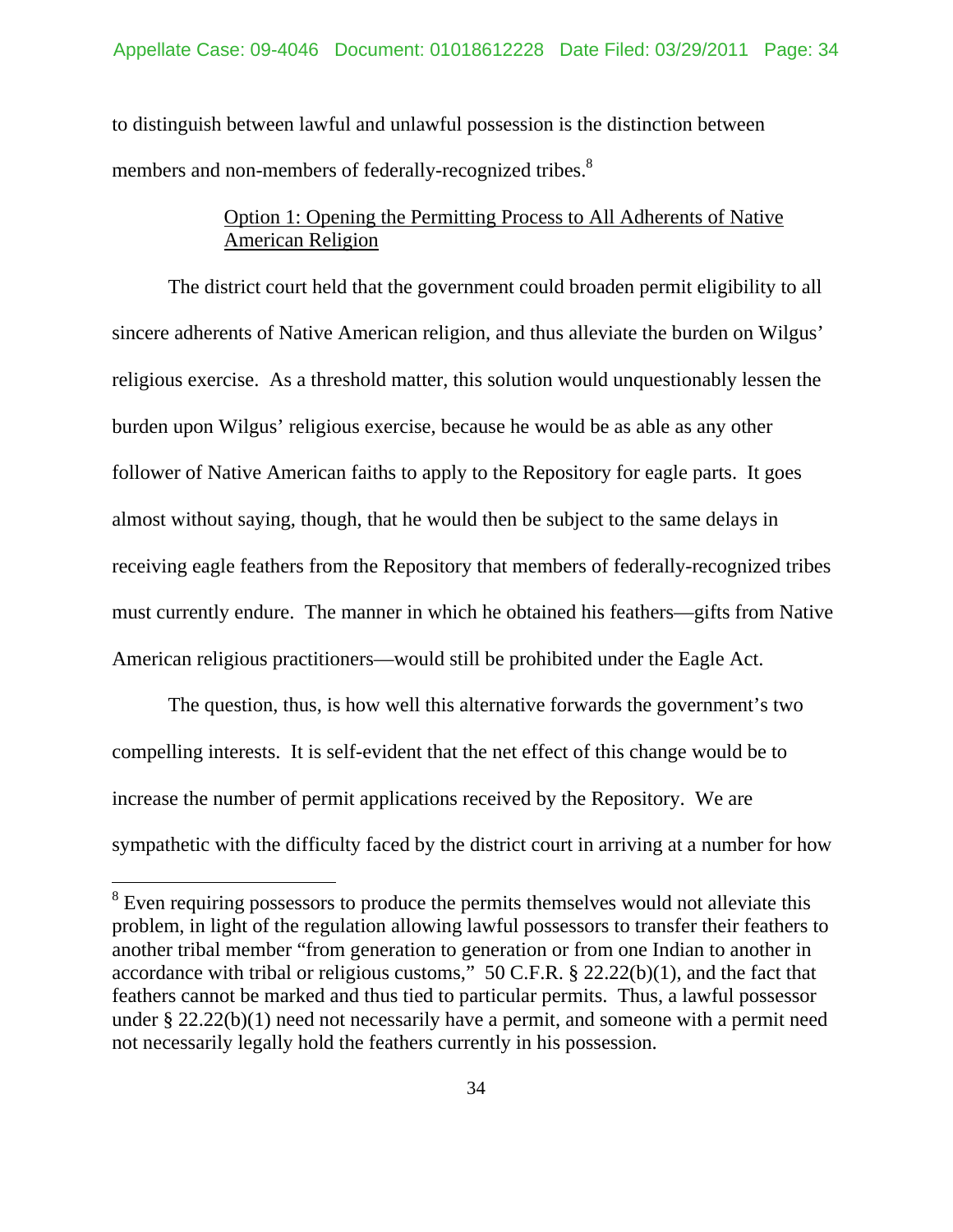many additional applicants, situated similarly to Wilgus, might be waiting out there to apply for permits. But at the very least, Wilgus and his prior co-defendants Saenz and Hardman would have applied for permits, and we have no difficulty inferring from the evidence presented on remand that a non-trivial number of additional applicants would appear, if the rules were changed.

 This increase in applications would likely not affect the government's compelling interest in eagle protection. After all, the Eagle Act itself does not allow the Secretary of the Interior to issue any possession permits unless to do so would be "compatible with the preservation of the bald eagle or the golden eagle." 16 U.S.C. § 668a. Thus, no matter how many religious practitioners apply for permits, and no matter how long the waiting list for eagle parts becomes, the number of permits granted may never, by law, rise to a level that threatens the preservation of the species. It is true that, as wait times at the Repository grow, more Native Americans may opt out of the legitimate system and turn to the black market, but we see demand for eagle feathers to be essentially a zero-sum game. Some tribal members may turn to the black market, but at the same time some non-members who would have relied upon the black market would turn to the Repository and the permitting system. And without hard data, we cannot say conclusively whether the one group would outnumber the other. Therefore, under the text of § 668a, we do not feel that this option would impact the governmental interest in protecting eagles.

 However, the second governmental interest—the fostering and protection of the culture and religion of federally-recognized tribes—could be drastically impacted if we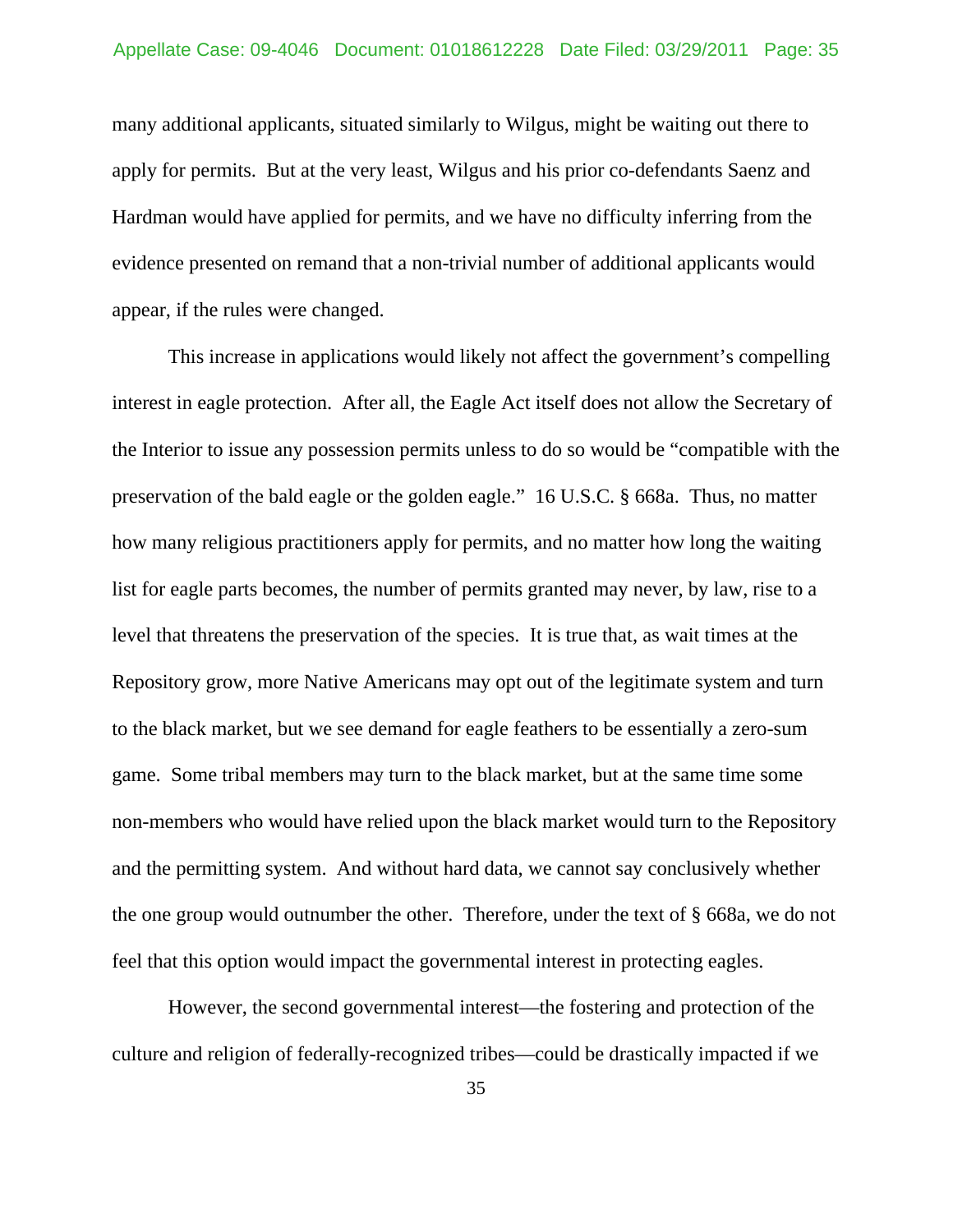were to adopt the district court's alternative. Members of federally-recognized tribes already face long wait times for eagle parts from the Repository, and adding applicants in Wilgus' position would make those wait times longer. Thus, the district court's alternative would in fact harm the very population that § 668a was designed to help. And it would do so in order to help non-tribal practitioners of Native American religion, a group not encompassed within the compelling governmental interest supporting the Eagle Act. Therefore, this option would not forward the government's compelling interest in protecting the religion and culture of federally-recognized Indian tribes.<sup>9</sup>

 This option also has the additional disadvantage of presenting significantly greater enforcement problems than the current regulatory scheme. Under the district court's proposed amendment to the regulatory scheme, if an FWS agent catches a suspect in possession of eagle feathers, that suspect can then claim that he is a sincere follower of Native American religion. The unlucky FWS agent would then be cast in the role of "religion cop," and would be forced to decide whether the suspect is being truthful about his religious beliefs, or is in fact a black marketeer using Native American religion as a

 $\overline{a}$ 

 $9$  We are also troubled on this point by the evidence adduced on remand that there may be as many as a million practitioners of Afro-Caribbean religions to whom eagle feathers are sacred who might apply to the Repository if the regulations were relaxed. The district court discounted this evidence because such practitioners are not similarly situated to Wilgus, in that they do not practice Native American religion. Wilgus, 606 F. Supp. 2d at 1331. RFRA, however, makes no distinction based on which religion is being substantially burdened by a governmental regulation. Therefore, while no Afro-Caribbean practitioner is before the court today, if there really are a million practitioners of Afro-Caribbean religions ready to join the waiting list for eagle feathers, we are convinced that such a narrow exception would not remain narrow for long.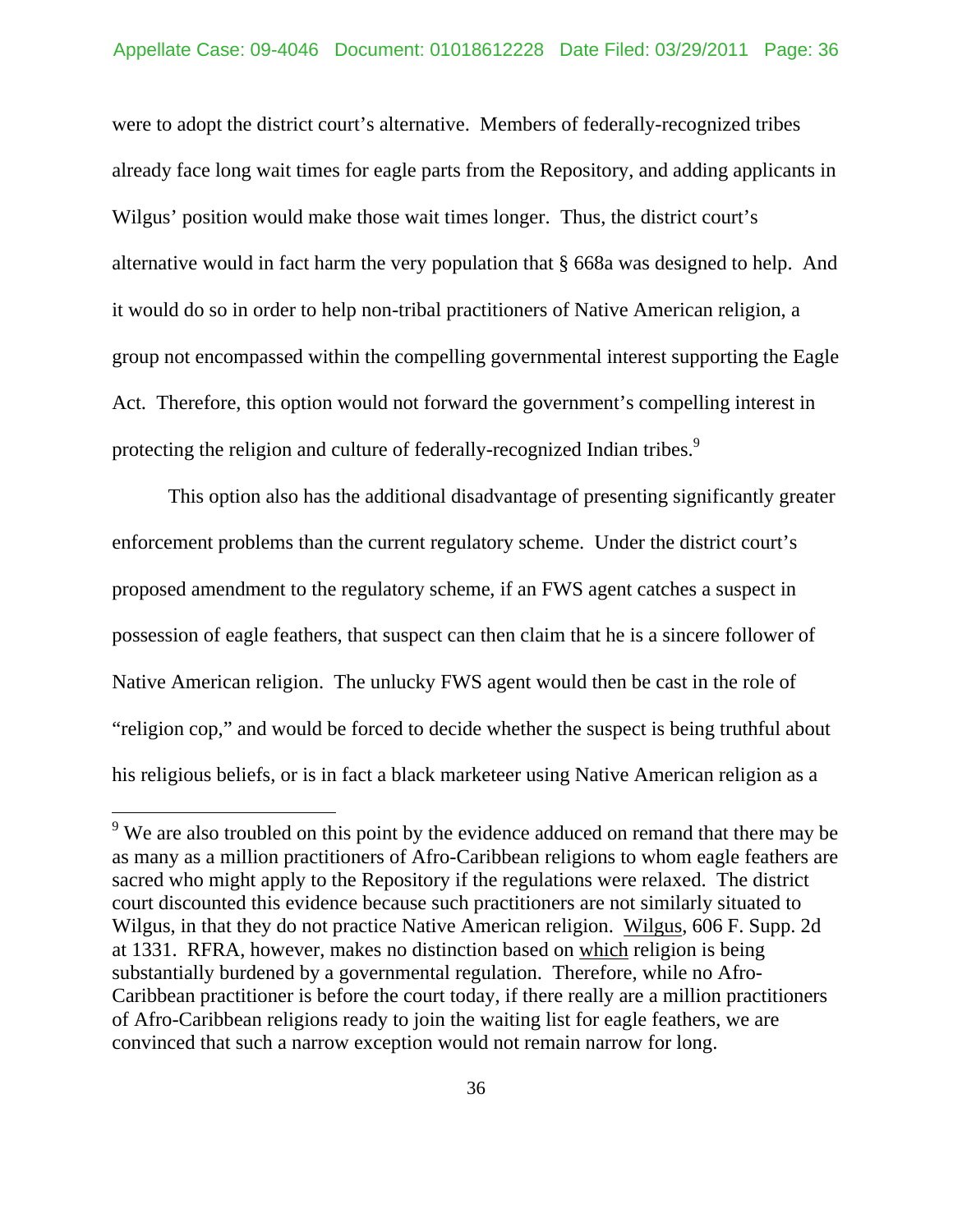smokescreen. "At present," the district court noted, "[FWS] agents can be fairly certain that a person who is not Native American who possesses eagle feathers does so illegally." Wilgus, 606 F. Supp. 2d at 1324-25. The district court's option would eliminate even that admittedly imperfect gauge of the legality of an individual's possession, and replace it with a religious litmus test that it is highly unlikely rational FWS agents would even attempt to apply. (See Apl't App. at 63 [Affidavit of FWS Special Agent Lucinda Schroeder] ("I have never questioned the religious claim made for the use of eagle feathers due to the great difficulty in ever successfully doing so.").)

 On balance, then, we hold that the district court's preferred alternative regulation scheme—opening the permitting process to all sincere practitioners of Native American religion—would fail to advance the government's compelling interest in preserving the religion and culture of federally-recognized Indian tribes. It would, in fact, do that interest a disservice. We therefore reject it.

# Option 2: Allowing Members of Tribes to Give Feathers to Non-Members Who Practice Native American Religion

 Next, Wilgus urges that we craft an exception to the Eagle Act's possession ban that would, in essence, be tailored specifically to his situation, and would allow non-Native Americans such as himself who practice Native American religion to possess eagle feathers when given them as gifts from tribal members with permits. He argues that such transfer should be regarded as one under 50 C.F.R.  $\S$  22.22(b)(1), which allows feathers to be "handed down from generation to generation or from one Indian to another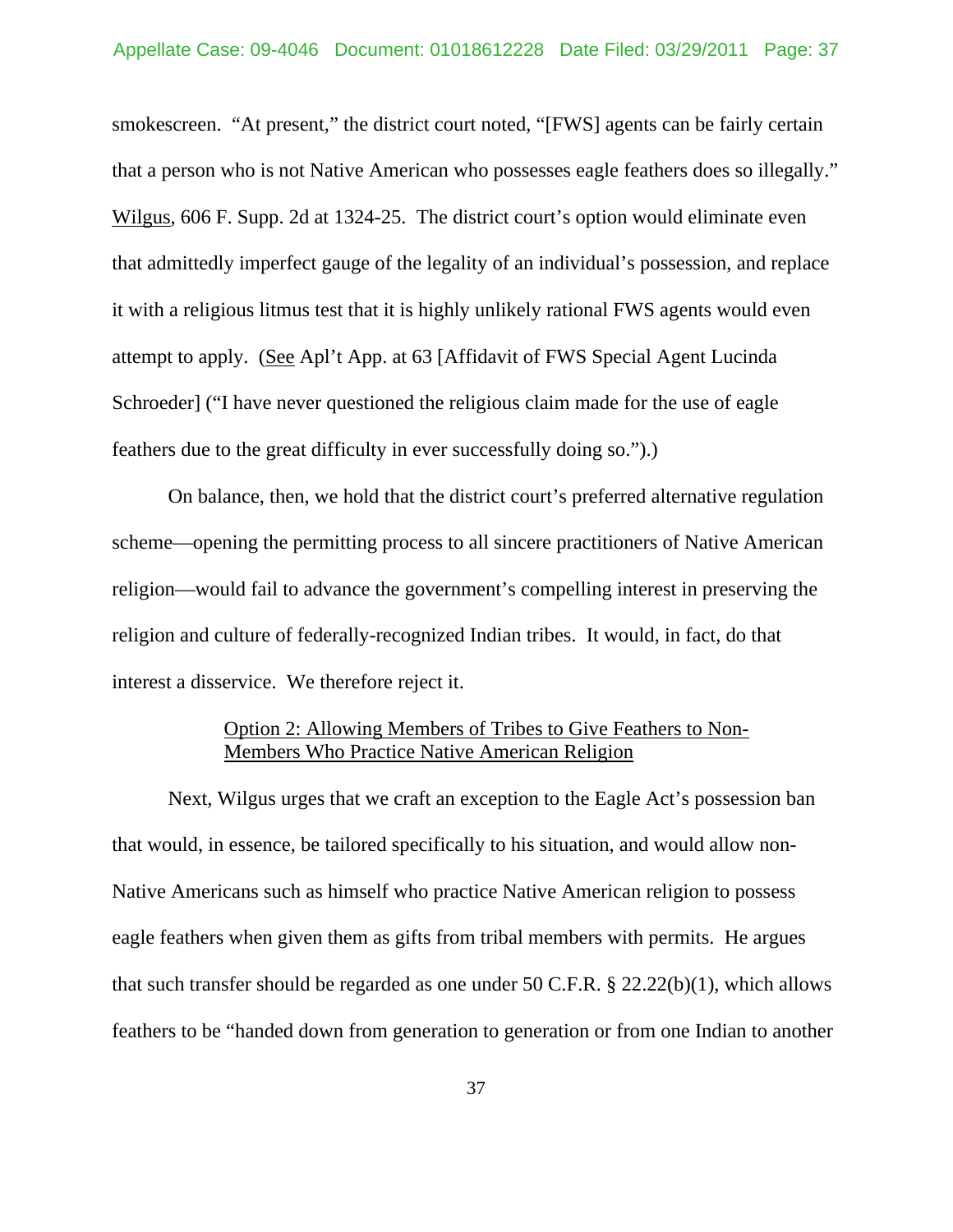in accordance with tribal or religious customs." As noted above, Wilgus has conceded that he is not an adopted member of the Paitue tribe, and so his alternative would require us to decide that a transfer "in accordance with tribal or religious customs" could encompass transfer to a non-Native American. Like the previous option, this would entirely remove the burden upon Wilgus' religious exercise imposed by the Eagle Act. After all, Wilgus received at least one of the feathers at issue here from a member of a federally-recognized tribe as part of his religious training, and the government does not contest the sincerity of Wilgus' religious beliefs. Therefore, the validity of this option also turns on how well it advances and protects the government's compelling interests.

 As with the first option, we cannot see that this scheme would harm or help the government's interest in eagle protection. No more permits would be issued than under current law, and even the demand-shifting effects noted above seem less likely to occur under this more narrow exception. Once again, though, the problem lies in the governmental interest in protecting the religion and culture of federally-recognized tribes. The individuals who would gain by this change in law, such as Wilgus himself, are by definition those individuals not encompassed by the governmental interest. And allowing feathers to be disseminated legally beyond the federally-recognized tribes would, by necessity, reduce the number of feathers available to those tribes, given the sharply limited overall supply of feathers. This effect could well be exacerbated by the demand pressures exerted by the black market. The FWS already believes that feathers that are lawfully dispensed via permits from the Repository sometimes enter the black market.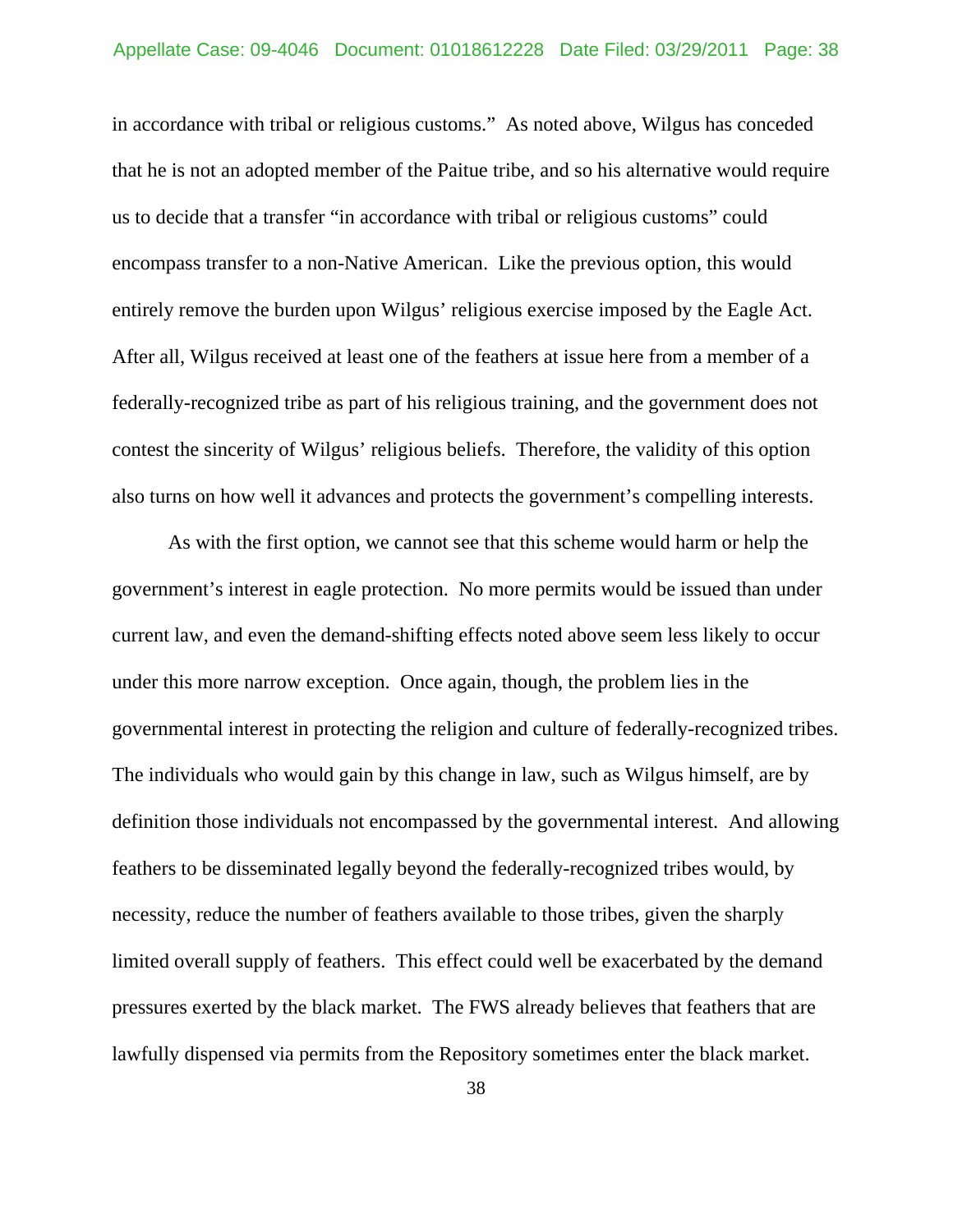Adopting Wilgus' proposed possession loophole for those who legitimately receive feathers as gifts will increase pressure on tribal members who lawfully possess feathers to "gift" them into the black market, once black marketeers become aware of the new easily-invoked "sincere practitioner" shield. As the district court recognized, such a scheme would "create well-nigh insuperable obstacles to enforcement of any restrictions on possession of eagle feathers."10 Wilgus, 606 F. Supp. 2d at 1333. Thus, again, it seems likely that feathers and eagle parts will be diverted away from members of federally-recognized tribes, the very people that the governmental interest protects.

 Wilgus' proffered alternative regulatory scheme, thus, fails to advance the government's compelling interest in protecting and fostering the religion and culture of federally-recognized Indian tribes. We therefore reject it as well.

#### Option 3: The Existing Regulatory Scheme

 $\overline{a}$ 

 Finally, we consider the government's currently existing regulatory framework. As acknowledged by the government and noted by the Hardman court, the limitation of permits to members of federally-recognized tribes does substantially burden Wilgus'

 $10$  We note, here, that if the permitting system were so thoroughly undermined by such an exception that the possession ban itself was no longer practically enforceable, such an outcome could also threaten the government's eagle-protection interest. The FWS agents who testified on remand asserted that the possession ban was the keystone of federal eagle protection. (Apl't App. at 61 [Schroeder Affidavit] ("Based on my experience and training as a Special Agent, it is my opinion that, if there was no prohibition against the possession of eagles and eagle feathers, the death rate of eagles would sky-rocket as poachers sought to supply the resulting increase in the black market.").)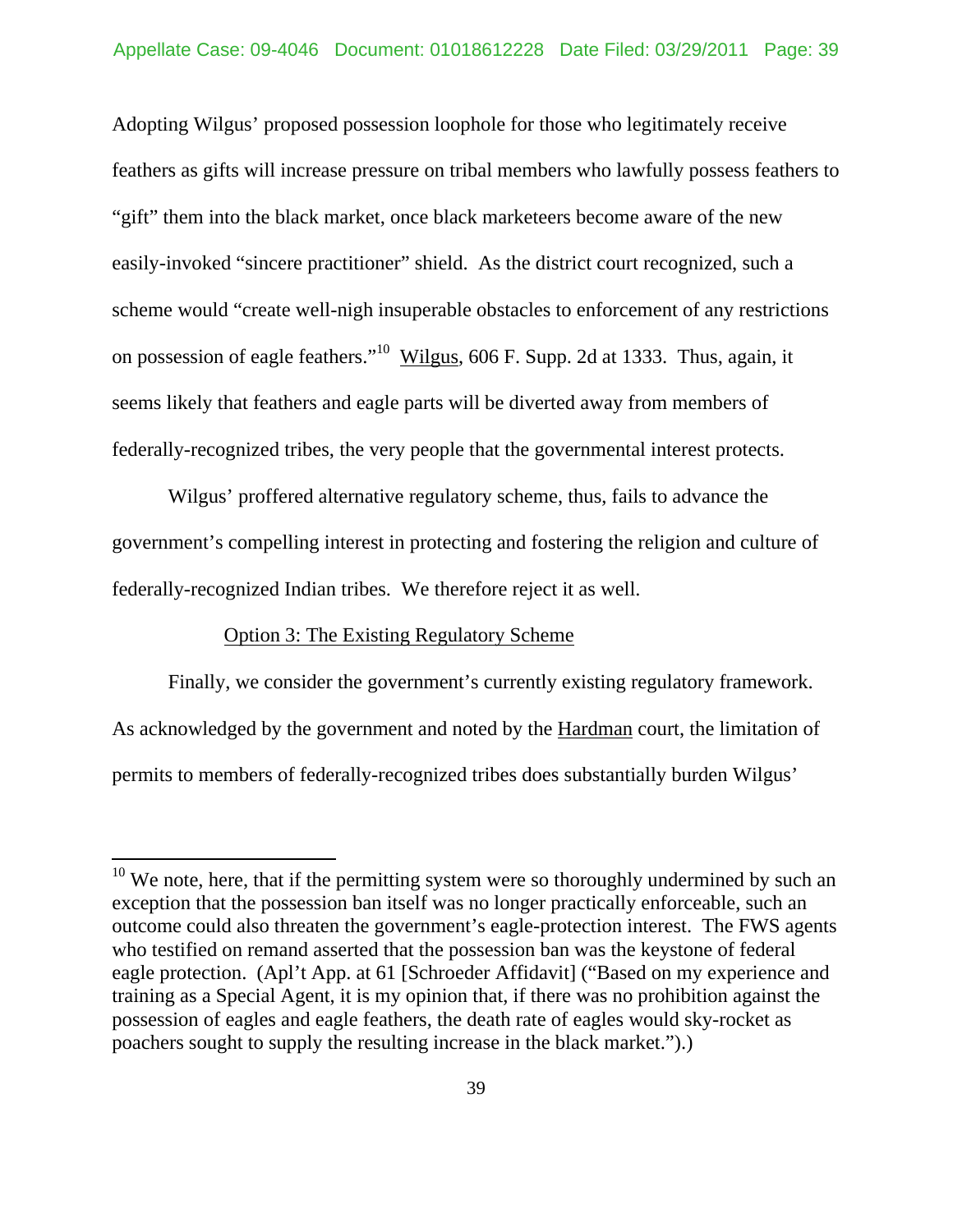religious exercise. We hold that it does so, however, as the least restrictive means of forwarding the government's two compelling interests.

 As to eagle protection, the existing regulatory framework protects eagles via the "compatible with the preservation" language of 16 U.S.C. § 668a. We are left, then, once again with the compelling governmental interest in protecting and preserving the religion and culture of federally-recognized Indian tribes. And it should be obvious by now how the existing permit regulations do so. By allowing only members of federally-recognized tribes an essential though otherwise prohibited commodity (eagle feathers and parts), the United States ensures that those tribes are able to continue to practice their traditional culture to the greatest extent possible. And by limiting the permitting process to only members of those recognized tribes, the United States does its best to guarantee that those tribes, which share a unique and constitutionally-protected relationship with the federal government, will receive as much of a very scarce resource (eagle feathers and parts) as possible.

 Thus, we hold that the existing scheme for issuing eagle feather possession permits and enforcing the Eagle Act is the least restrictive means of forwarding the government's compelling interests. We would also be remiss if we failed to note that, in upholding the Eagle Act provisions against a RFRA challenge by non-Native American practitioners of Native American religion, we join the two other circuit courts to have

40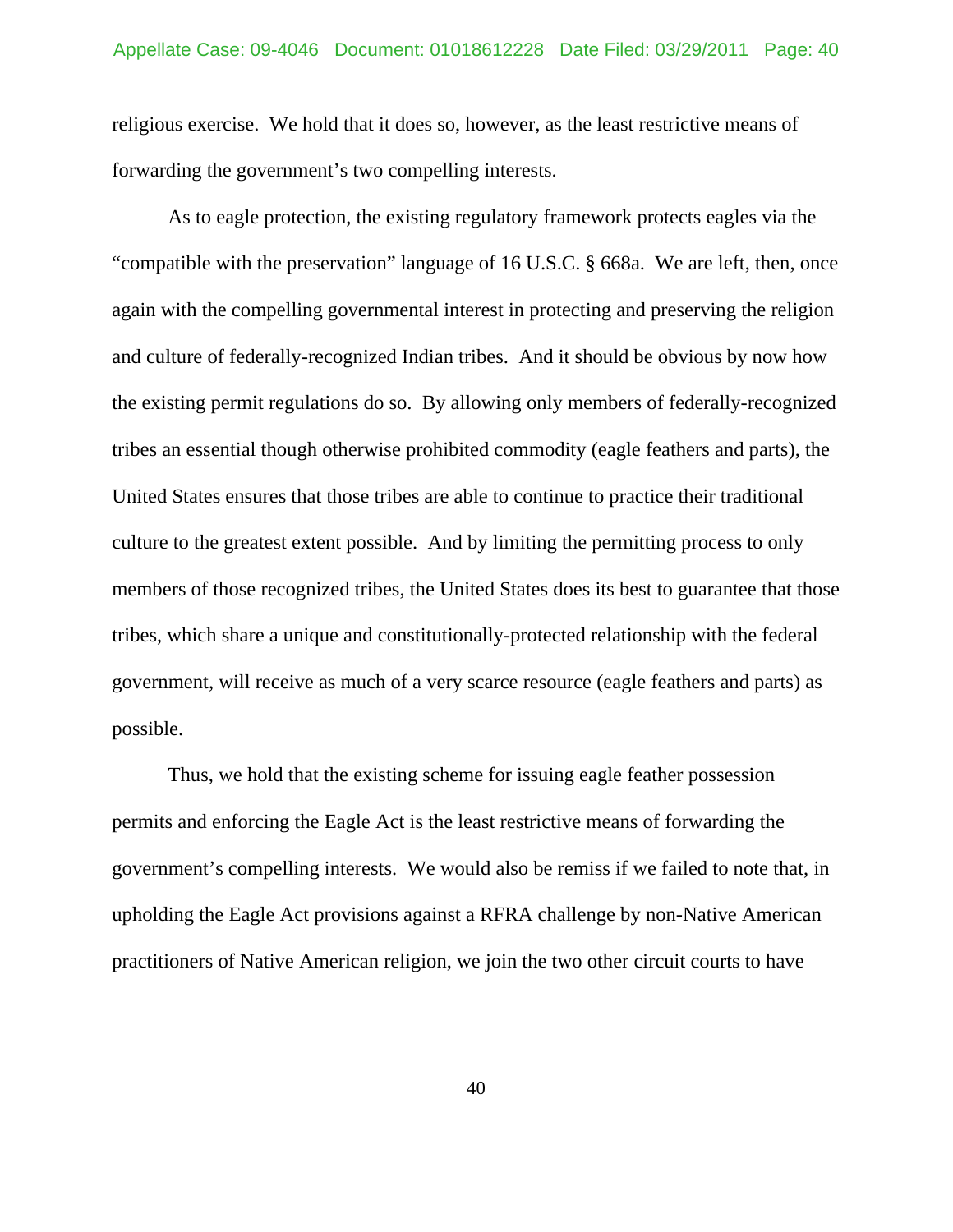considered the question. See United States v. Antoine, 318 F.3d 919, 924 (9th Cir. 2003); Gibson v. Babbitt, 223 F.3d 1256, 1258 (11th Cir. 2000) (per curiam).<sup>11</sup>

### **CONCLUSION**

While RFRA embodies a crucial policy severely limiting the government's ability to interfere with the ability of citizens to worship as they please, the Eagle Act represents equally important, opposing principles of stewardship, both of natural resources and of the tribal religious cultures to which the United States has unique obligations. The government thus faces the unenviable task of navigating between this particular Scylla and Charybdis.

We are sensitive to the sincerity of Wilgus' religious beliefs, and we do not question either the authenticity or the weight of his religious experience among Native Americans. We recognize that this litigation has now been pending for more than a decade, and that both sides have put forward many meritorious arguments and reams of

 $\overline{a}$ 

 $11$  As a final coda in light of the Ninth and Eleventh Circuit cases, we observe that our decision today sidesteps a serious potential enforcement problem. The Eagle Repository is located in Colorado, in the Tenth Circuit. If we were to affirm the district court, the employees of the Repository might find themselves in a curious bind, illustrated by the following example. If we were to hold in favor of Wilgus, and then he chose to move to Arizona and apply to the Repository for a possession permit, should the permit be granted? Should the Repository staff follow the law of the Ninth Circuit in Antoine and deny the permit based on Wilgus' lack of membership in a federally-recognized tribe, because his application came from Arizona? Or should the staff follow the governing law of the location of the Repository—which is to say our holding in this case—and grant the permit? By joining the Ninth and Eleventh Circuit, we spare the FWS such regulatory bramble patches.